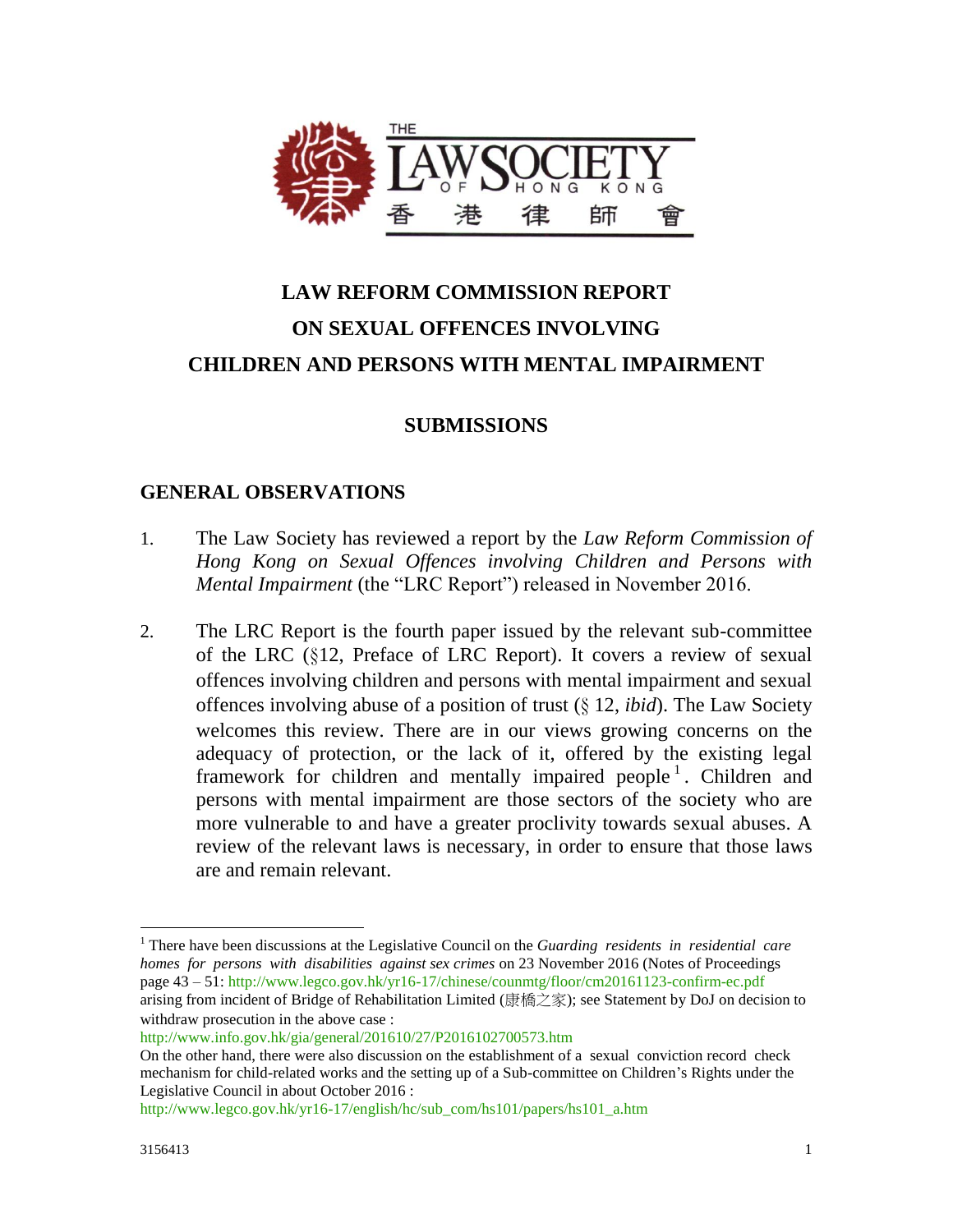- 3. The sexual offences canvassed in the LRC Report are largely concerned with the "Protective Principle". While briefly mentioned in the forefront of the LRC Report, the abovementioned "Protective Principle" is set out in a more elaborate fashion towards the end of the LRC Report. Paragraph 12.21 of the LRC Report (page 167) states that countries have the obligation to take legal and other measures to protect a child from all forms of sexual exploitation and abuse; Articles 19 and 34 of the United Nations Convention on the Rights of the Child have been referred to in the elaboration of this principle.
- 4. We have no hesitation to support the Protective Principle. We also agree that those persons with mental impairments are vulnerable and should also be protected against possible sexual exploitation.
- 5. Having said the above, in the course of the review, we feel we should place equal emphasis on the rights of the accused when he or she is to face allegations of the offences canvassed in the LRC Report. The necessary legal analysis should not be displaced by sentiments or emotions which could readily be aroused whilst reading news reports on sexual abuse cases involving children<sup>2</sup>. For the avoidance of doubt, therefore, when we raise questions in response to a particular recommendation in the LRC Report, we are not, by implication or otherwise, taking side with the prosecution or the defence. There are matters that involve complex legal analysis and that in our views should thoroughly be considered.
- 6. Our comments on the individual recommendations are set out in the following paragraphs.

# **SPECIFIC COMMENTS**

# **AGE OF CONSENT**

#### **Recommendation 1**

**[The LRC recommends] that there should be a uniform age of consent in Hong Kong of 16 years of age, which should be applicable irrespective of gender and sexual orientation.**

 $\overline{a}$ <sup>2</sup> E.g. *"*[學者:少年性罪行修例太遲](https://hk.news.yahoo.com/%E5%AD%B8%E8%80%85-%E5%B0%91%E5%B9%B4%E6%80%A7%E7%BD%AA%E8%A1%8C%E4%BF%AE%E4%BE%8B%E5%A4%AA%E9%81%B2-215757016.html)*",* Sing Tao Daily, 2 July 2014.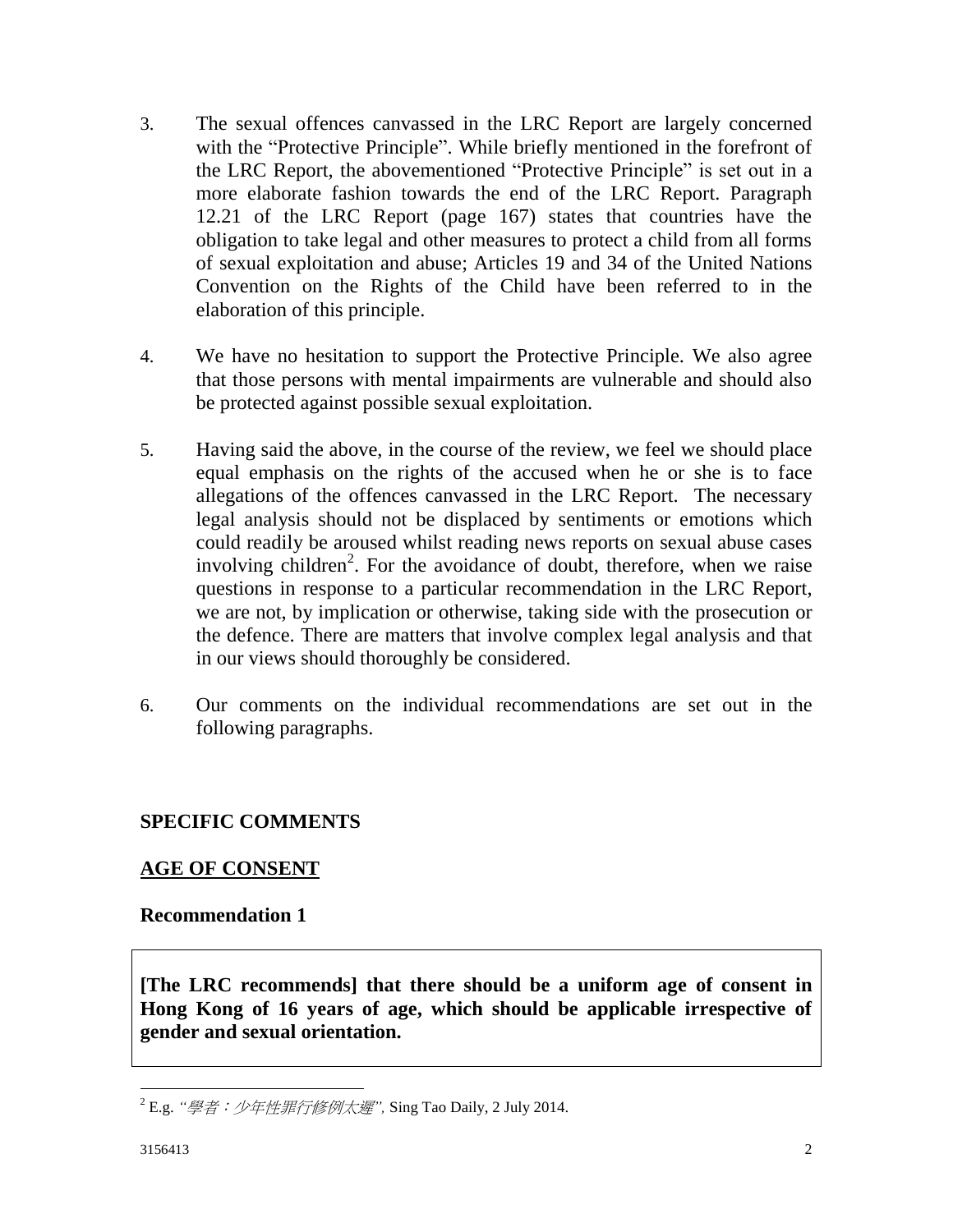## **Law Society's Response:**

7. The Law Society agrees that there should be a uniform age of consent in Hong Kong for those criminal offences canvassed in the LRC Report. We also agree that the uniform age of consent should be 16, as that accords easily with the common understanding of the populace and also the relevant case law.

# **GENERAL ISSUES**

#### **Recommendation 2**

**[The LRC recommends] that offences involving children and young persons should be gender-neutral in the new legislation.**

#### **Law Society's Response:**

8. The Law Society agrees with this recommendation, and concurs that this should be the guiding principle for the reform of those laws in the LRC Report. There should be equality between both genders. The Protective Principle should apply to both boys and girls.

#### **Recommendation 3**

**[The LRC recommends] that the law reflects the protection of two categories of young persons, namely, children under 13 and children under 16 respectively with a range of offences for each category rather than one single offence of child abuse.**

#### **Law Society's Response:**

- 9. The Law Society agrees with this Recommendation.
- 10. The Law Society has considered whether age distinction should be made for offences involving children *under 13* and children *under 16*, and the proposal of not making such distinction (thus leaving the matter to the Court's discretion on sentencing in order to reflect upon the seriousness of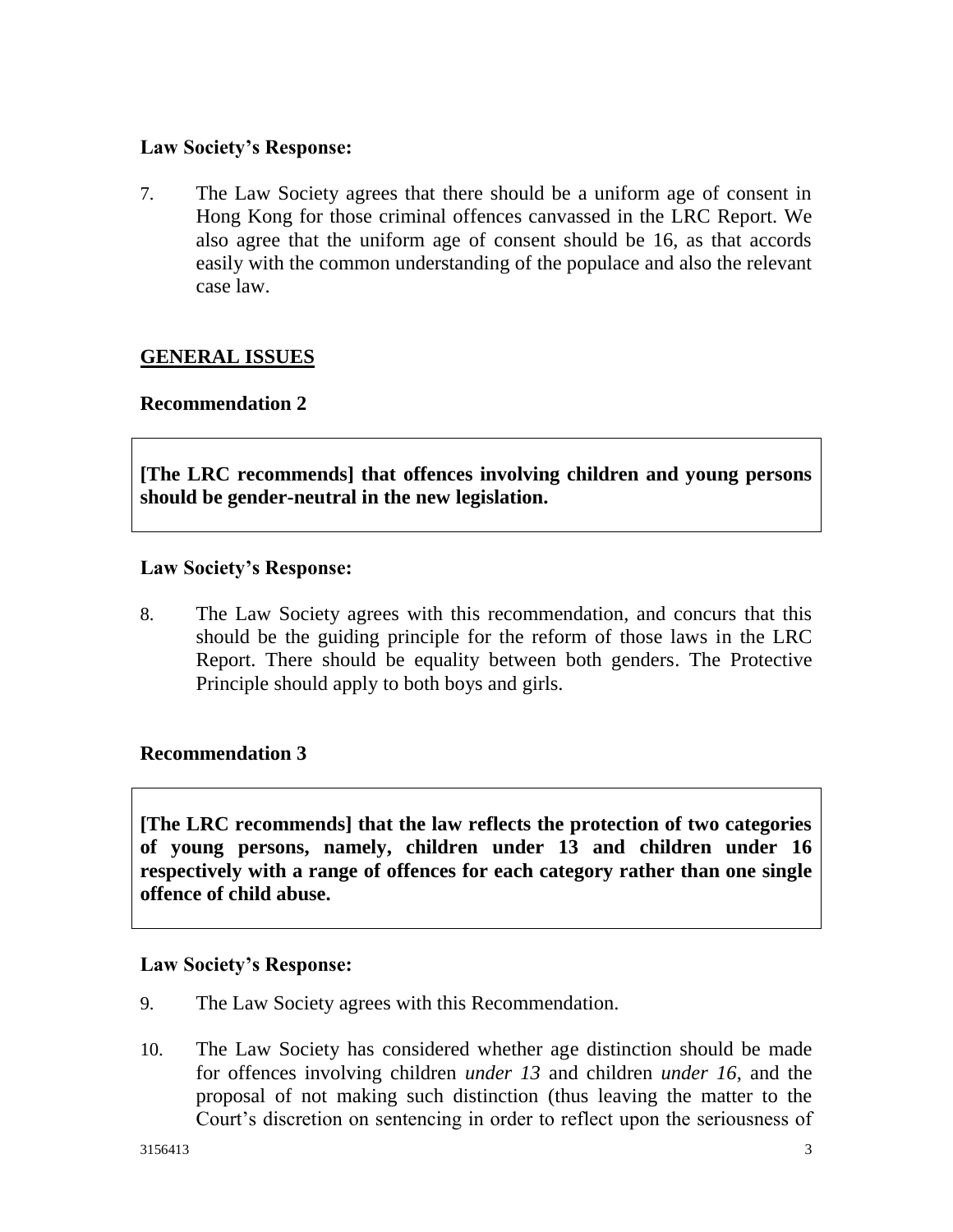offences committed against children of different ages). When considering this, we take note of the excerpts of the views of the Home Office Review Group in the UK set out in §3.39 of the LRC Report, which is re-produced in the following:

*"There was also considerable support for the proposition that the law should make a distinction between an age when children ought not to engage in sex, and an age below which it was absolutely wrong to do so. It was thought that children under the age of thirteen were not physically or emotionally mature enough to deal with the consequences of sexual activity and the law should recognize this. This general policy recognized that although many children under 16 did not have the maturity and competence*  to give informed consent, there were some who did. It seemed clear to all *involved that a child of 12 or under (who may have just started at secondary school and have barely entered puberty) did not have the maturity or understanding to give true consent."*

11. We consider the above must be correct, and that children under 13 should be accorded increased protection. Children in this age group could easily be vulnerable for a variety of reasons and subject to manipulation by sexual offenders. Thus, among other things, their consent if any for sexual activity should not and need not be a matter for the jury. Similar thinking was put forth when the UK was considering the passage of the Sexual Offence Act 2003. As the then Lord Chancellor, Lord Falconer, explained during the passage of the Bill for the Act through Parliament

*"A fundamental justification for the under 13 offence is the age and vulnerability of the victim. We do not think it is right that where the victim is 12 or under the question of consent should arise. There would be many cases where it would be utterly invidious for a 12 year old or under to have to give evidence in relation to consent. We therefore think that there needs to be a cut off period. We think we have got the cut off period right."<sup>3</sup>*

#### **Recommendation 4**

**[The LRC recommends] that the word "unlawful" should be removed from all offences involving sexual intercourse or sexual act in the Crimes Ordinance.**

 $\overline{a}$ 

<sup>3</sup> Lord Falconer Hansard 1 April 2003 Column 1176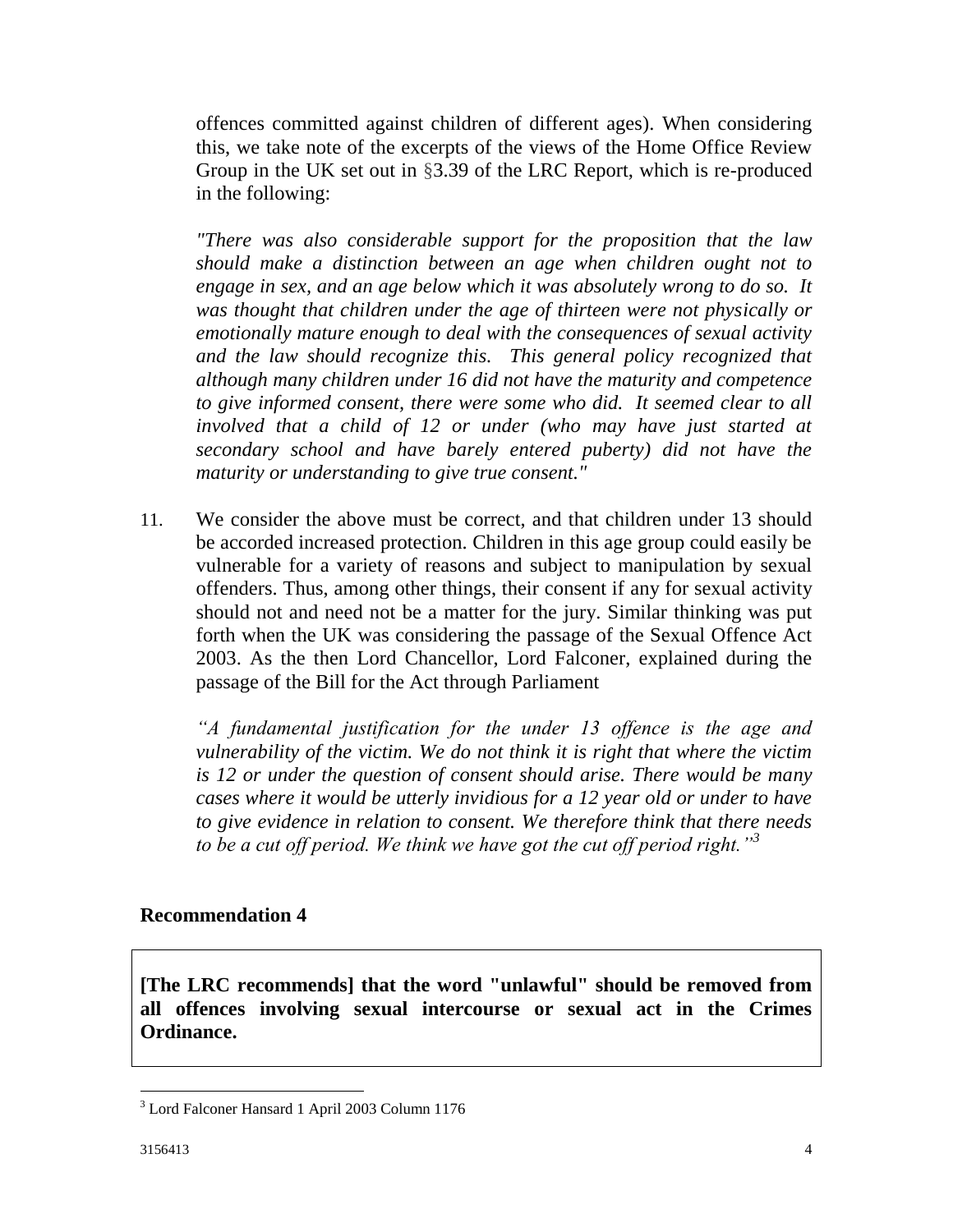#### **Law Society's Response:**

12. The Law Society notices the history on the use of the word "unlawful" in those offences set out in the LRC Report, and agrees that there is no useful meaning which could be ascribed to the word "unlawful" in those sections in the Crimes Ordinance, that specifically protects the young and mentally incapacitated against sexual intercourse (consensual or not). We consider the following sections of the Crimes Ordinance would therefore need to be reviewed in this exercise:

| Section 117 | Interpretation                                              |
|-------------|-------------------------------------------------------------|
| Section 123 | Intercourse with girl under 13                              |
| Section 124 | Intercourse with girl under 16                              |
| Section 125 | Intercourse with mentally incapacitated person              |
| Section 127 | Abduction of unmarried girl under 18 for sexual intercourse |
| Section 133 | Procurement of mentally incapacitated person                |
| Section 142 | Permitting mentally incapacitated person to resort to or be |
|             | on premises or vessel for intercourse, prostitution or      |
|             | homosexual act                                              |

13. Apart from the Crimes Ordinance, Cap 200, we notice that the word "unlawful" is also used in sections 65 and 65A of the Mental Health Ordinance, Cap 136 (where "unlawful sexual intercourse" is averred to).

Section 65A of Cap 136 provides that (emphasis supplied)

*"Any man who has unlawful sexual intercourse with a woman who is received into guardianship, being a woman- (Amended 81 of 1997 s. 53)* 

- *(a) of whom he is the guardian; or*
- *(b) who is otherwise in his custody or care under this Ordinance,*

*commits an offence and shall on conviction on indictment be liable to imprisonment for 5 years."*

Section 65 of Cap 136 on the other hand provides, inter alia, that,

*"…*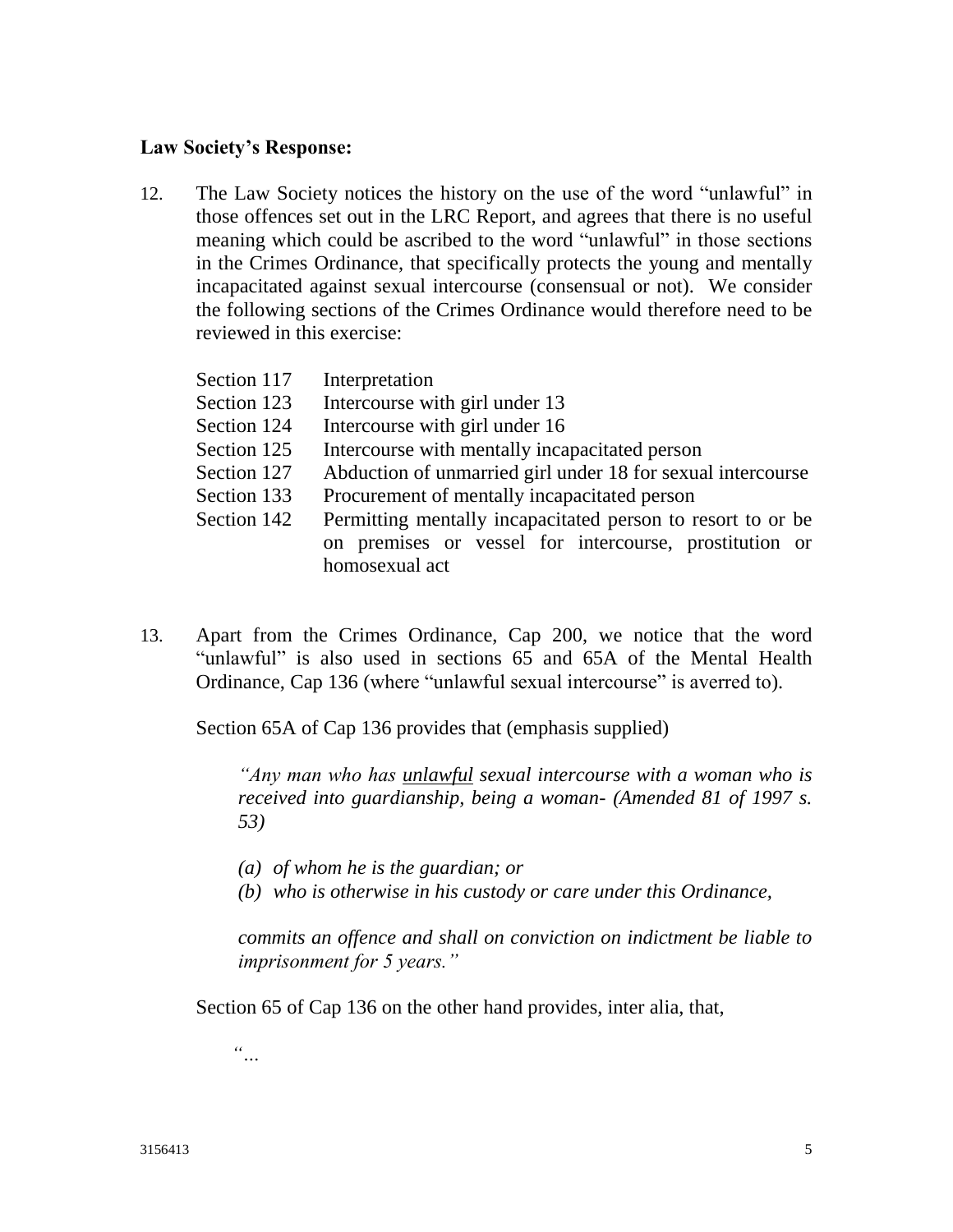*(2) Without prejudice to section 125 of the Crimes Ordinance (Cap 200), any man who is an officer on the staff of, or is otherwise employed in-*

- *(a) a mental hospital, and has unlawful sexual intercourse with a woman who is detained in that hospital;*
- *(b) the Correctional Services Department Psychiatric Centre and has unlawful sexual intercourse with a woman who is detained in that Centre; or*
- *(c) a mental hospital or general hospital, and has unlawful sexual intercourse with a woman who is receiving treatment for a mental disorder in the mental hospital or the psychiatric unit of the general hospital, where such intercourse takes place on the premises of the mental hospital or psychiatric unit or on premises of which the mental hospital or psychiatric unit forms part,*

*commits an offence and shall on conviction on indictment be liable to imprisonment for 5 years."*

14. There is a recommendation in the later part of the LRC Report, proposing to abolish the offence of sexual intercourse with patients in section 65(2) of the Mental Health Ordinance (see Recommendation 39 of the LRC report). Subject to that recommendation, we ask the word "unlawful" be also removed from the above, for the same reasoning set out under this Recommendation 4.

#### **Recommendation 5**

**[The LRC recommends] that the proposed offences involving children and young persons be capable of being committed by either an adult or a child offender thus rendering it unnecessary to specify the age of the offender in the relevant legislation.**

15. The Law Society agrees to the approach of having a single set of offences which can be committed by an adult or child offender, and thus agrees to this Recommendation.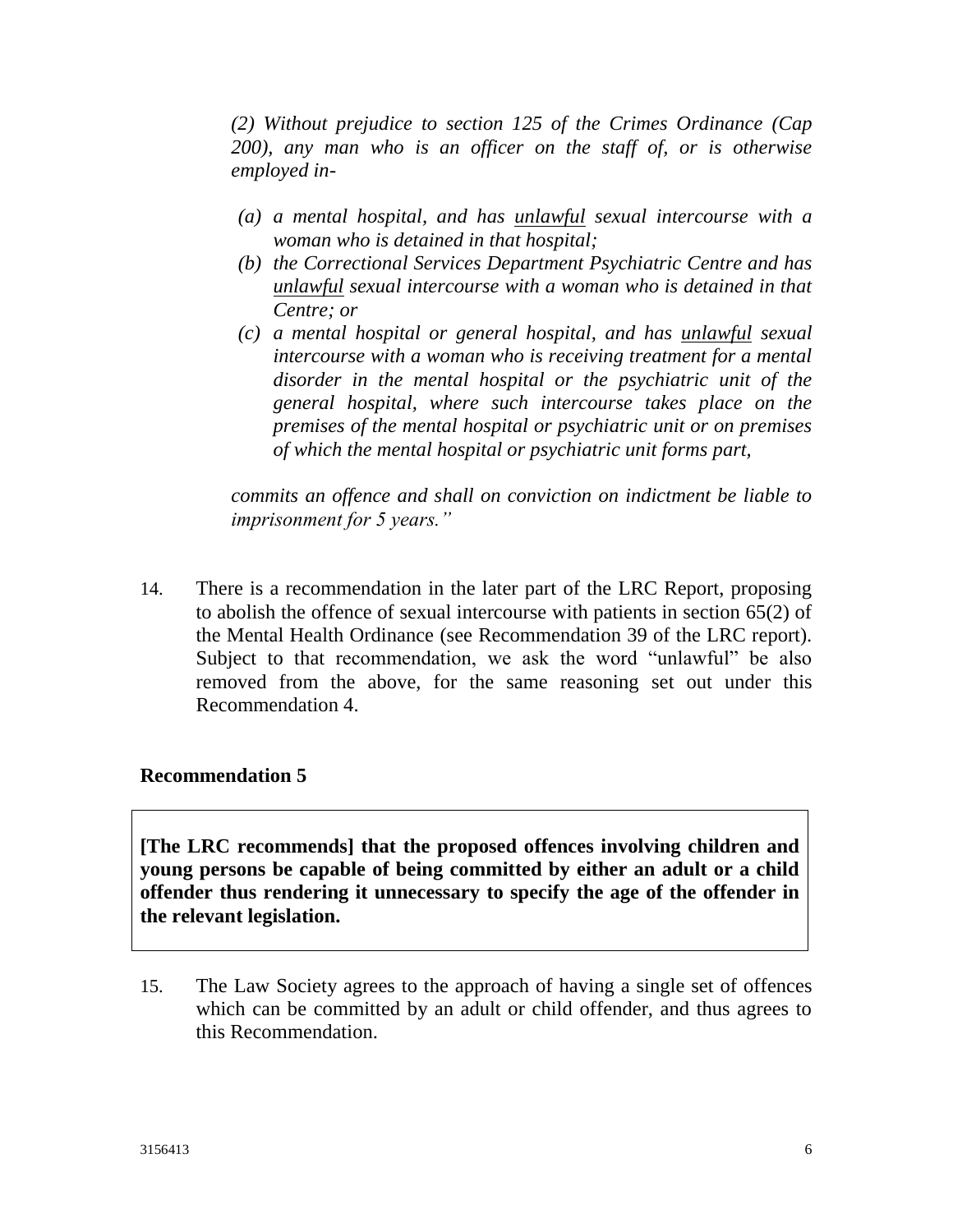# **ABSOLUTE LIABILITY**

## **Recommendation 6**

**[The LRC is] of the view that the issues as to whether absolute liability should apply to offences involving children between 13 and 16 years and whether or not in this context a distinction should be made between penetrative and non-penetrative sexual activity should be considered by the Hong Kong community. Accordingly, we invite the community to express their views on the issue.**

- 16. When we consider this matter, we have reviewed the issue of mistaken but reasonable belief on the part of the accused, with respect to the age of the child.
- 17. For sexual offences involving children under 13, the question seems to be more straightforward – we accept the view that it is absolutely wrong for anyone to engage a child under 13 in any form of sexual activity, and thus in such offences involving *children under 13*, this defence of mistaken belief irrespective of how reasonable (or honest) it is ought not be made available.
- 18. The difficulty lies with the child who is over 13. When an accused had sexual activity with a child over 13, he could due to different factors hold a mistaken but reasonable belief on the age of the child, e.g. the child could look physically mature, or the accused innocently accepted suggestions from the other people on the age of the child, but that turned out to be wrong.
- 19. The defence of mistake could be abstruse and complex<sup>4</sup>. E.g. if the accused is labouring under a mistake as to the facts (of age of the child), is he to be judged according to his mistaken view of the facts, whether or not that mistake was, on an objective view, reasonable or not? Should the reasonableness or unreasonableness of the belief material only to the question of whether the belief was in fact held by him? (see *[DPP v](https://login.westlawasia.com/maf/app/document?src=doc&maintain-toc-node=true&linktype=ref&&context=&crumb-action=replace&docguid=I9AFE5E70E42711DA8FC2A0F0355337E9)  Morgan* [\[1976\] AC 182](https://login.westlawasia.com/maf/app/document?src=doc&maintain-toc-node=true&linktype=ref&&context=&crumb-action=replace&docguid=I9AFE5E70E42711DA8FC2A0F0355337E9)*;* see also *R v Kimber* 77 Cr App R 225, CA, and *R v Williams (G)* 78 Cr App R 276, CA).

 4 See the discussion by the Court of Appeal in *HKSAR v. So Wai Lun* - [2004] HKCU 1303 (e.g. §16-19 thereof).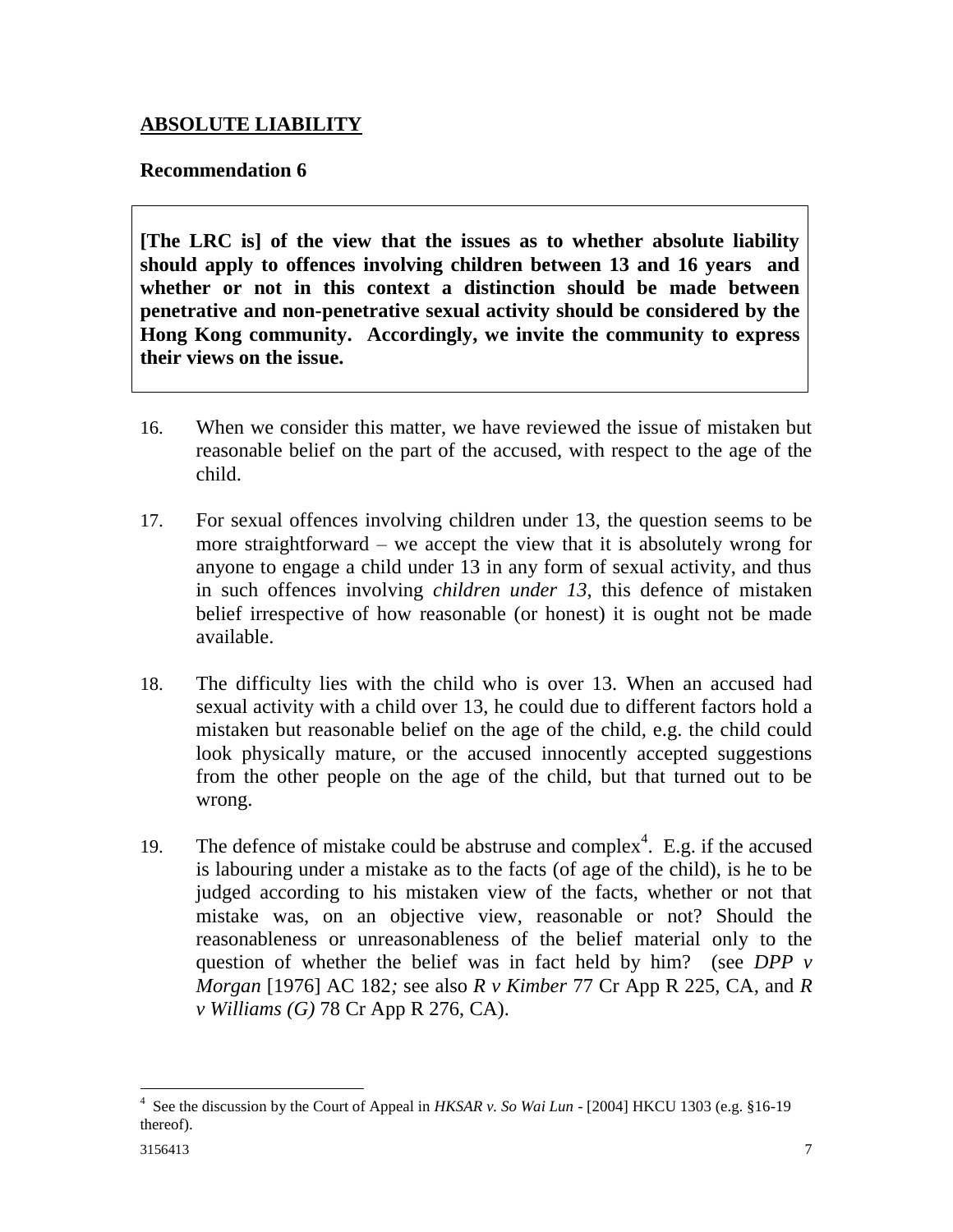20. We have revisited the following paragraphs in *Archbold* (2017 edition) and ask the issue of "recklessness" be also examined, insofar as sexual offences involving children are concerned.

# **"16-41**

In *R v Satnam and Kewal* 78 Cr App R 149, CA, the court suggested that a practical definition of recklessness in sexual cases had been given in *R v Kimber* 77 Cr App R 225, CA (a case of indecent assault), namely if the jury were sure that the defendant had been indifferent to the feelings and wishes of the victim, aptly described colloquially as "couldn't care less" then that in law was "reckless".

- 21. "Thus (see pp 154-155) … [on the issue of consent], the judge should, in dealing with the state of mind of the defendant, direct the jury that before they can convict, the Crown must have proved either that he knew the woman did not consent to sexual intercourse, or that he was reckless as to whether she consented. If the jury are sure he knew she did not consent, they will find him guilty of rape knowing there to be no consent. If they are not sure about that, they will go on to consider reckless rape. If he may genuinely have believed that she did consent, even though he was mistaken in that belief he must be acquitted: see section [118\(4\)](https://login.westlawasia.com/maf/app/document?src=doc&maintain-toc-node=true&linktype=ref&&context=&crumb-action=replace&docguid=I837609F540054947BB5B38592F449373) of the Crimes Ordinance, [§20-6 ,](https://login.westlawasia.com/maf/app/document?src=doc&maintain-toc-node=true&linktype=ref&&context=&crumb-action=replace&docguid=IA7038F7D9E374A6B9FD7DBD7EABF89B4#archboldHK2017-20-6) below" (Para 16-41, *Archbold, ibid*).
- 22. "… If the jury are sure that he could not have cared less whether she wanted to have sexual intercourse or not, but pressed on regardless, then he would have been reckless and could not have believed that she wanted to.

…Equally, the question of honest belief does not necessarily arise where reckless rape is in issue, for the defendant might have failed to address his mind to the question whether or not there was consent, or have been indifferent as to whether or not there was consent, in circumstances where, if he had addressed his mind to the question, he could not genuinely have believed that there was consent… "(Para 16-41, *Archbold, ibid*).

- 23. The issue of mistake in the offences involving child over 13 in our views should carefully be considered at least in the following:
	- (a) should the defence of mistaken but reasonable belief be made available? and
	- (b) should the Prosecution prove that the accused did not hold the reasonable belief or should the accused be entitled to raise this as a defence?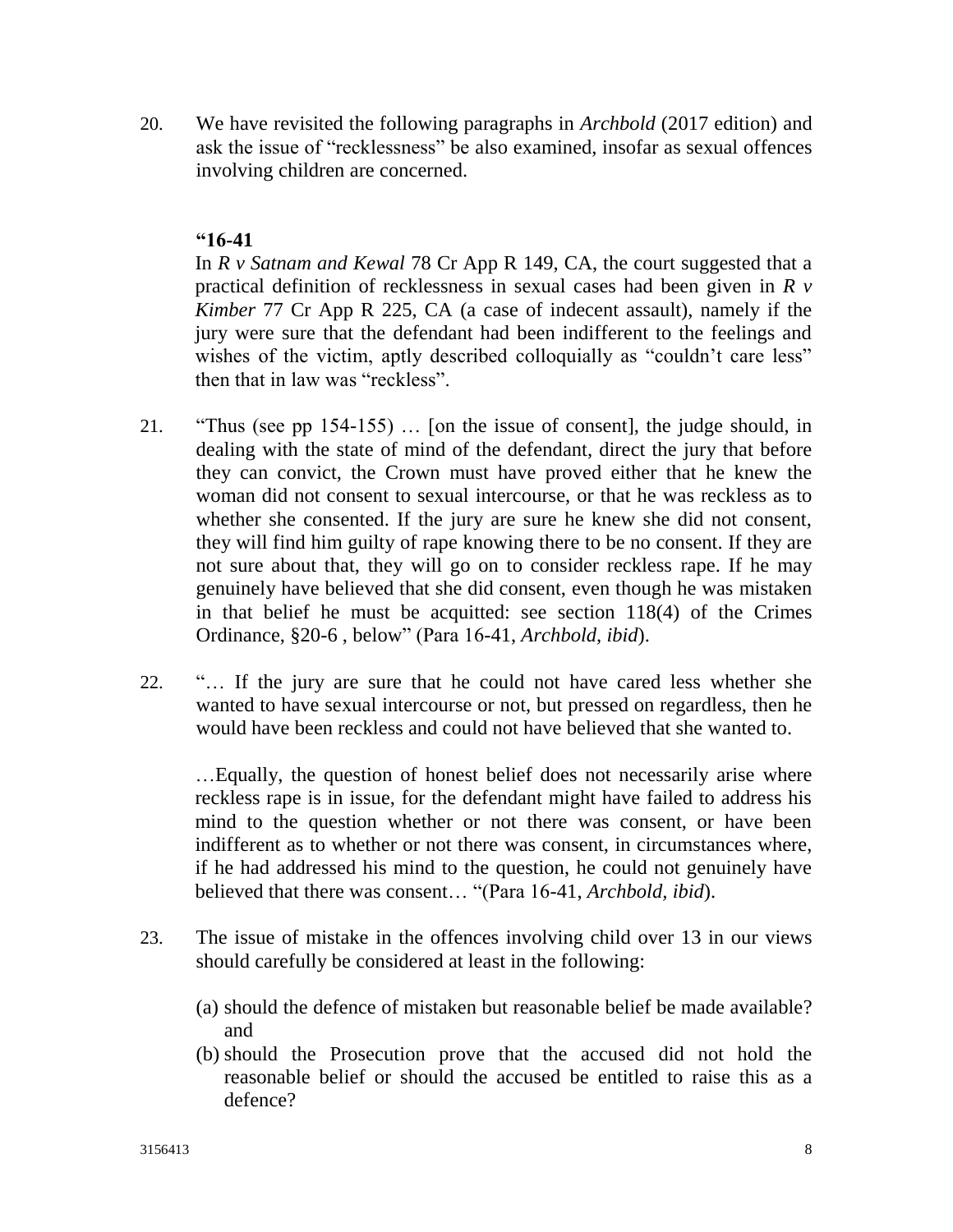- 24. The above issues we say should also be considered in the case of an accused facing allegations of sexual offences involving persons with mental impairment – what if the accused honestly believes that that person does not have a mental impairment (see our comments on Recommendation 33 below).
- 25. We consider that the constitutional rights of the accused could be at stake, and thus red-flag the importance of the above issues. These should be taken into account on top of those arguments for and against absolute liability (§ 4.37 – 4.47, LRC Report).
- 26. We agree that the above issues should be a subject for public consultation. The related question as to whether or not a distinction should be made between penetrative and non-penetrative sexual activity regarding absolute liability likewise should also be rendered to the public for views. We are concerned that the common law presumption of innocence may be eroded by the proposed reforms, without proper consideration as to whether such action is, in the circumstances, justified.

# **DEFENCE OF MARRIAGE TO SEXUAL OFFENCES**

# **Recommendation 7**

**[The LRC recommends] that there should not be any marital defence to offences involving children in the new legislation (and any such existing defence should be abolished).**

- 27. The Law Society does not agree to this recommendation. We ask that this marital defence should be retained.
- 28. Under the current law, marital defence is available to a husband who legally marries a wife under the age of 16 in accordance with the marriage law of an overseas jurisdiction (§5.2 LRC report). This defence is available only if the wife is aged 13 and 16 (§5.2 *ibid*), involving consensual sexual intercourse (§5.1 *ibid*) and indecent assault (§5.4 *ibid*).
- 29. In terms of legal analysis, it is trite that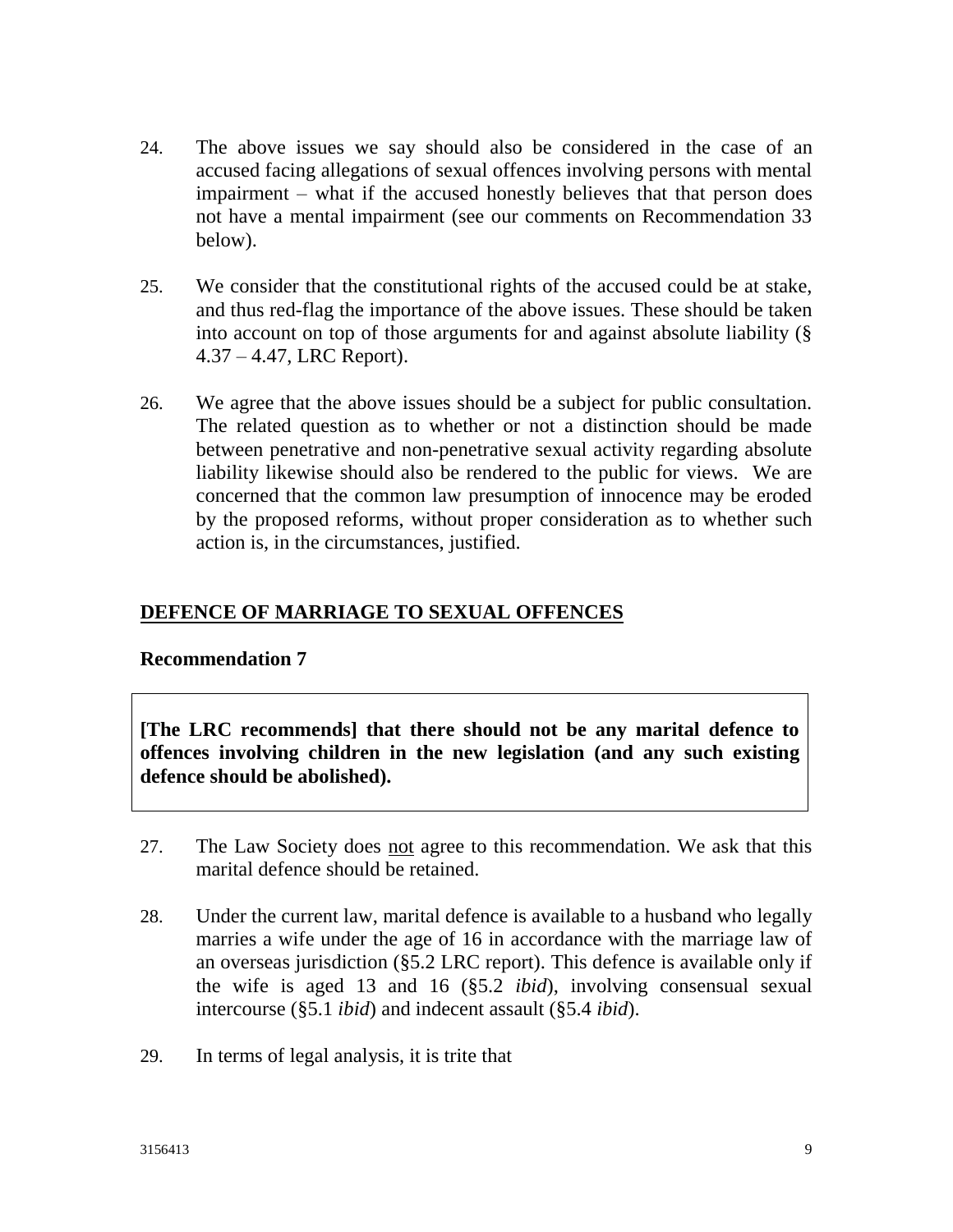*"Consensual activity between husband and wife, in the privacy of the matrimonial home, is not, in our judgment, a proper matter for criminal investigation, let alone prosecution."*

(Russell LJ in the Court of Appeal case of *R v Wilson* [\[1997\] QB 47\)](http://cases.iclr.co.uk/index/gateway.aspx?f=pubref&ref=%5b1997%5d%20QB%2047&nxtid=XQB1997-1-47&t=document-frameset.htm)

- 30. Thus, so long as a couple is validly and legally married in their home country, and that they are engaged in consensual sexual activity, there should not be room for "*criminal investigation, let alone prosecution".* This only reflects a decent consideration of the privacy of the married couple, and is also out of respect for the marriage law and tradition of the home countries of that couple.
- 31. We also repeat the following argument from the LRC report, which we find to be convincing:

*"5.26 Hong Kong is a multicultural community. It is quite possible that a Hong Kong resident, especially those belonging to the ethnic minority, would return to his or her home country to get married according to the law of that home country which may allow marriage between persons under 16. Two persons who were legally married in accordance with the law of a foreign country would find it inconceivable that the law of Hong Kong would not allow them to have sex here. Any such legal interference with their sexual activity would be violation of their sexual autonomy."*

- 32. We pause here to make a distinction: by asking for the retention of the marital defence, we are not endorsing child marriages (or forced marriages of a child), which might involve exploitation, gender discrimination, premature and continuous child bearing and the abuses.<sup>5</sup> We consider those problems should be addressed at policy level, with considerations of economic and/or societal issues such as education, health and marital support. Attempts to solve the above problems by removal of this legal defence confuse the picture and displace the focus.
- 33. The matter is also not concerned with non-consensual sexual activity, or rape, within a marriage. Non-consensual sexual activity itself is a crime under the Crimes Ordinance, irrespective of the age of the victim.
- 34. Lastly, we note the comment that according to the LRC Report, there has not been any case prosecuted in Hong Kong which involves the raising of

 $\overline{a}$ <sup>5</sup> See UNICEF https://www.unicef.org/protection/57929\_58008.html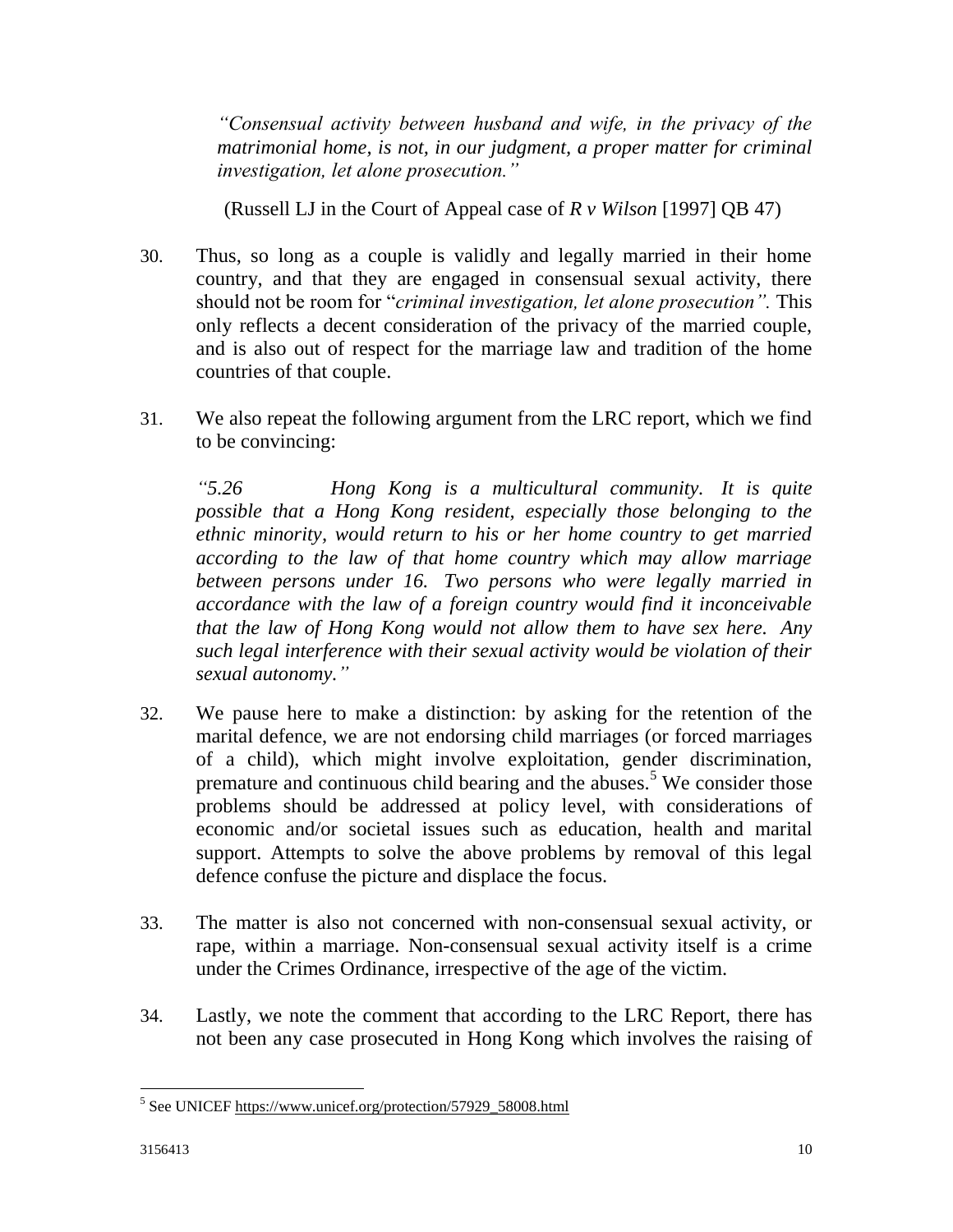the marital defence in section  $124(2)$  of the Crimes Ordinance<sup>6</sup>. We say that the non-use of this defence does not by itself render the defence to be redundant to be removed.

# **CONSENSUAL SEXUAL ACTIVITY BETWEEN PERSONS BETWEEN 13 AND 16**

# **Recommendation 8**

**[The LRC recommends] that all consensual sexual activity between persons who are between 13 and 16 years of age should be criminalized but recognizing that prosecutorial discretion will be exercised as to whether a case is appropriate for a charge to be brought.**

- 35. Under the current prosecutorial policy, if two persons who are between 13 and 16 years of age are to have sexual activity, invariably, the boy would be prosecuted and even if ultimately he is given probation (depending on the circumstances of the case), he would still have a criminal record. The girl, on the other hand, would likely to be only placed on a care and protection order. There is no justification for this discrepancy in the prosecution decisions.
- 36. We ask that there should be a clarification as to the above prosecution, and in any event, the prosecutorial discretion, as referred to in the above recommendation, should be exercised in gender neutral way.
- 37. Subject to the above observation, we agreed to this Recommendation 8.

# **SEXUAL OFFENCES INVOLVING CHILDREN IN NEW LEGISLATION**

#### **Recommendation 9**

**[The LRC recommends] that the new legislation should include an offence of penile penetration of a child under 13, along the lines of section 5 of the** 

 $\overline{a}$ 

<sup>&</sup>lt;sup>6</sup> See Footnote 21, page 59 LRC Report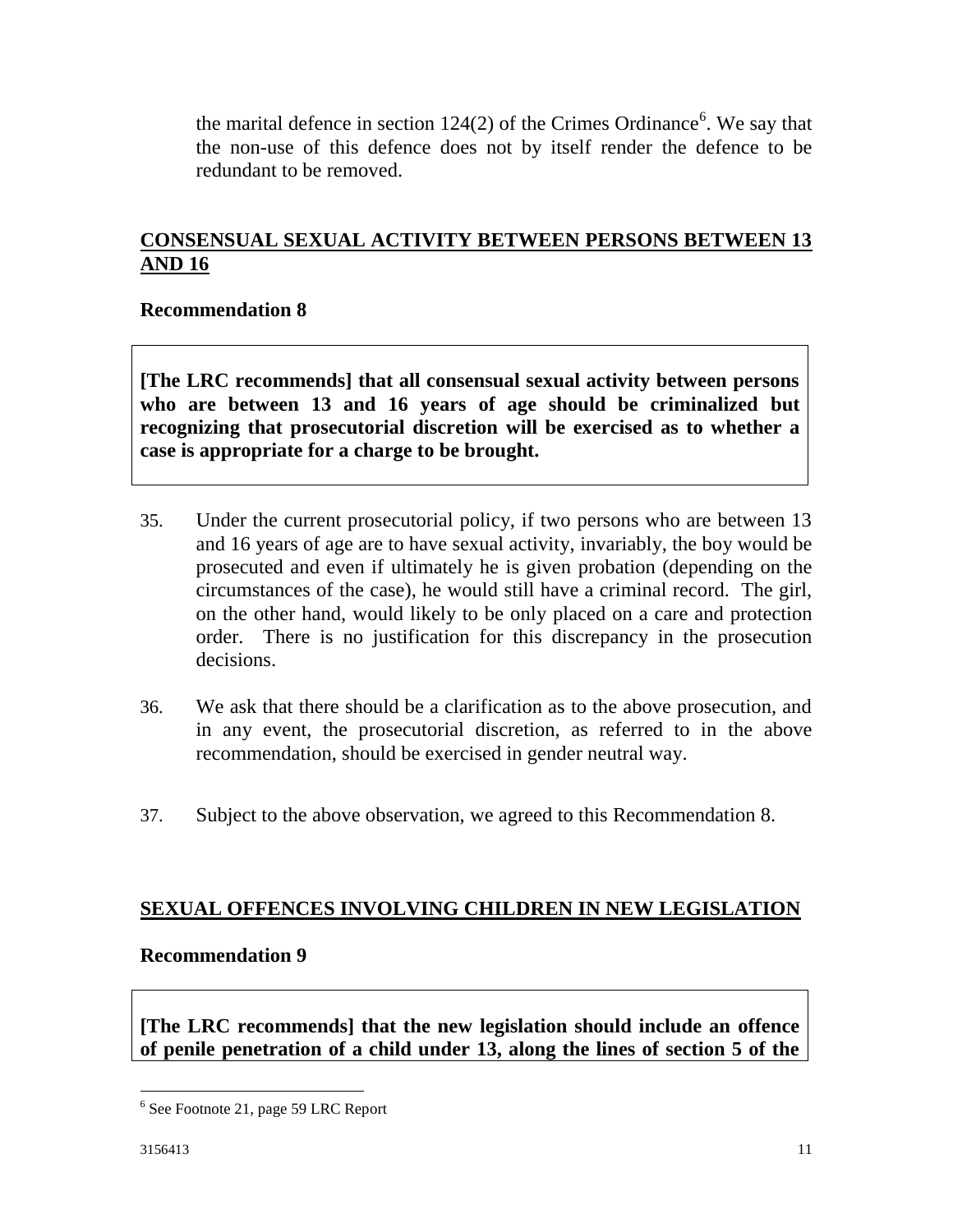# **English Sexual Offences Act 2003.**

**[The LRC also recommends] a similar offence of penile penetration of a child under 16.**

38. The Law Society agrees that protection of children should be extended to other sexual activities and that the existing legislation in this regard is inadequate. We agree to those recommendations set out in the above.

#### **Recommendation 10**

**[The LRC recommends] that the new legislation should include an offence of penetration of a child under 13, along the lines of section 6 of the English Sexual Offences Act 2003.**

**[The LRC also recommends] a similar offence of penetration of a child under 16.**

**[The LRC recommends] the adoption of a provision along the lines of section 19(2) of the Sexual Offences (Scottish) Act 2009 to the effect that for the purposes of the offences of penetration of a child under 13 and penetration of a child under 16, a reference to penetration with a part of person's body is to be construed as including a reference to penetration with the person's penis.**

**[The LRC recommends] that Schedule 1 of the Crimes Ordinance should be amended to allow a statutory alternative verdict for penetration of a child under 13, where the accused is charged with penile penetration a child under 13; similarly, a statutory alternative verdict for penetration of a child under 16, where the accused is charged with penile penetration a child under 16.**

39. The Law Society agrees to this Recommendation.

#### **Recommendation 11**

**[The LRC recommends] that the new legislation should include an offence**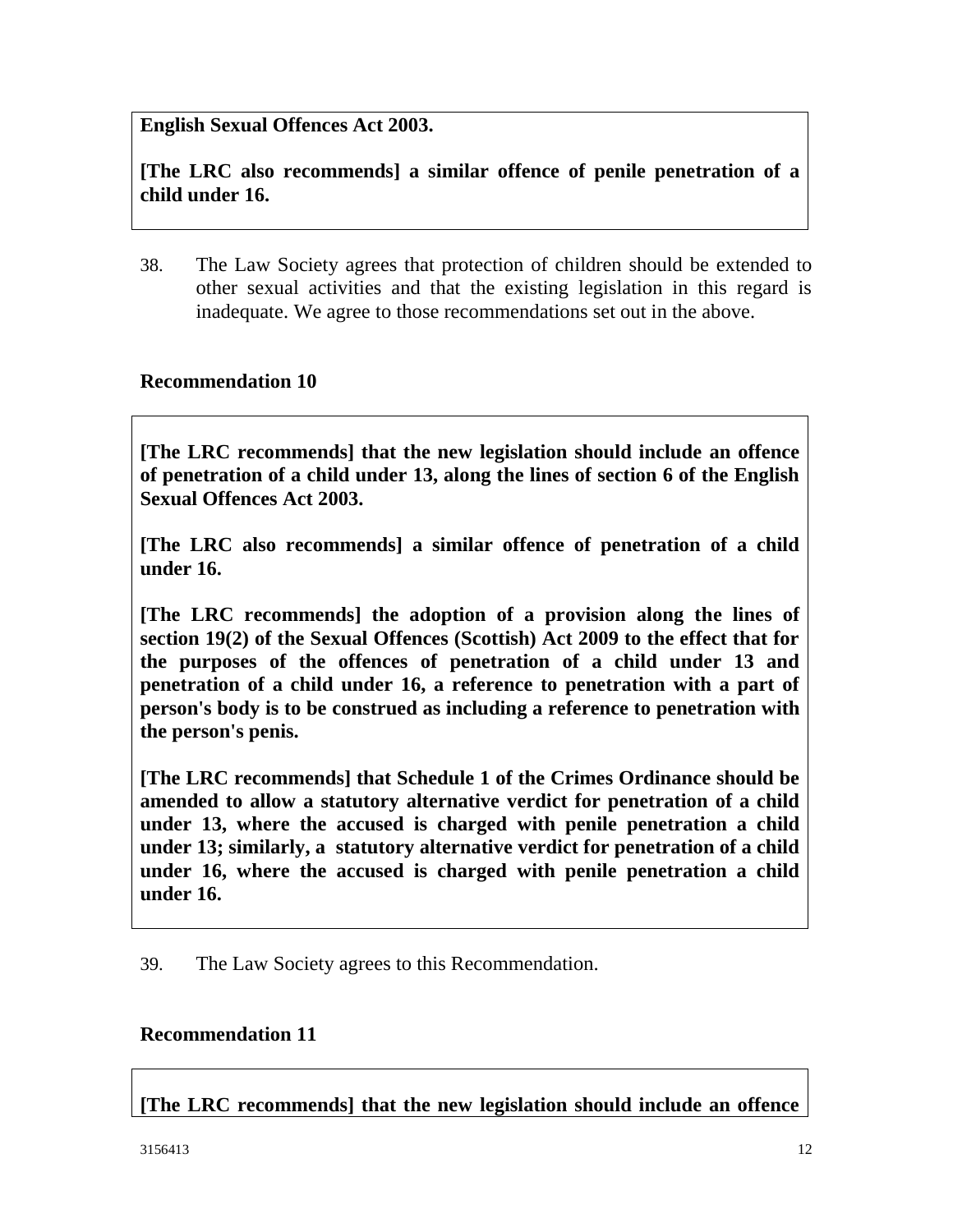**of sexual assault of a child under 13. The offence should be constituted by a person (A) who intentionally does any of the following acts to another person (B) and B is a child under 13:**

- **(a) touches B where the touching is sexual;**
- **(b) ejaculates semen onto B; or;**
- **(c) emits urine or saliva onto B sexually.**

**[The LRC also recommends] a similar offence of sexual assault of a child under 16.**

- 40. The Law Society notices the use of and the reference to "sexual" in (wherever the word appears) the formulation of the proposed offence.
- 41. It appears to us that the word "sexual" *in the context* of the discussions in the LRC Report has not been defined in the current statutes or in the LRC recommendation itself. By the use of this word, does the LRC mean that acts which are done "asexually" (e.g. "for health reasons or for medical purposes"?) should be exempted? Furthermore, an act could be sexual but not indecent, and vice versa – e.g. touching of the hair of a child. We call for a clarification of what the word "sexual" in the original English Act means.

#### **Recommendation 12**

**[The LRC recommends] that the new legislation should include an offence of causing or inciting a child under 13 to engage in sexual activity, along the lines of section 8 of the English Sexual Offences Act 2003.**

**[The LRC also recommends] a similar offence of causing or inciting a child under 16 to engage in sexual activity.**

42. The Law Society notes that unlike the concepts of conspiracy or attempts, the concept "incitement" in the laws of Hong Kong has not statutorily been defined. In the absence of any or such definition, we are concerned with respect to the proposal of "causing" or "inciting" a child to engage in sexual activity. We call for a definition.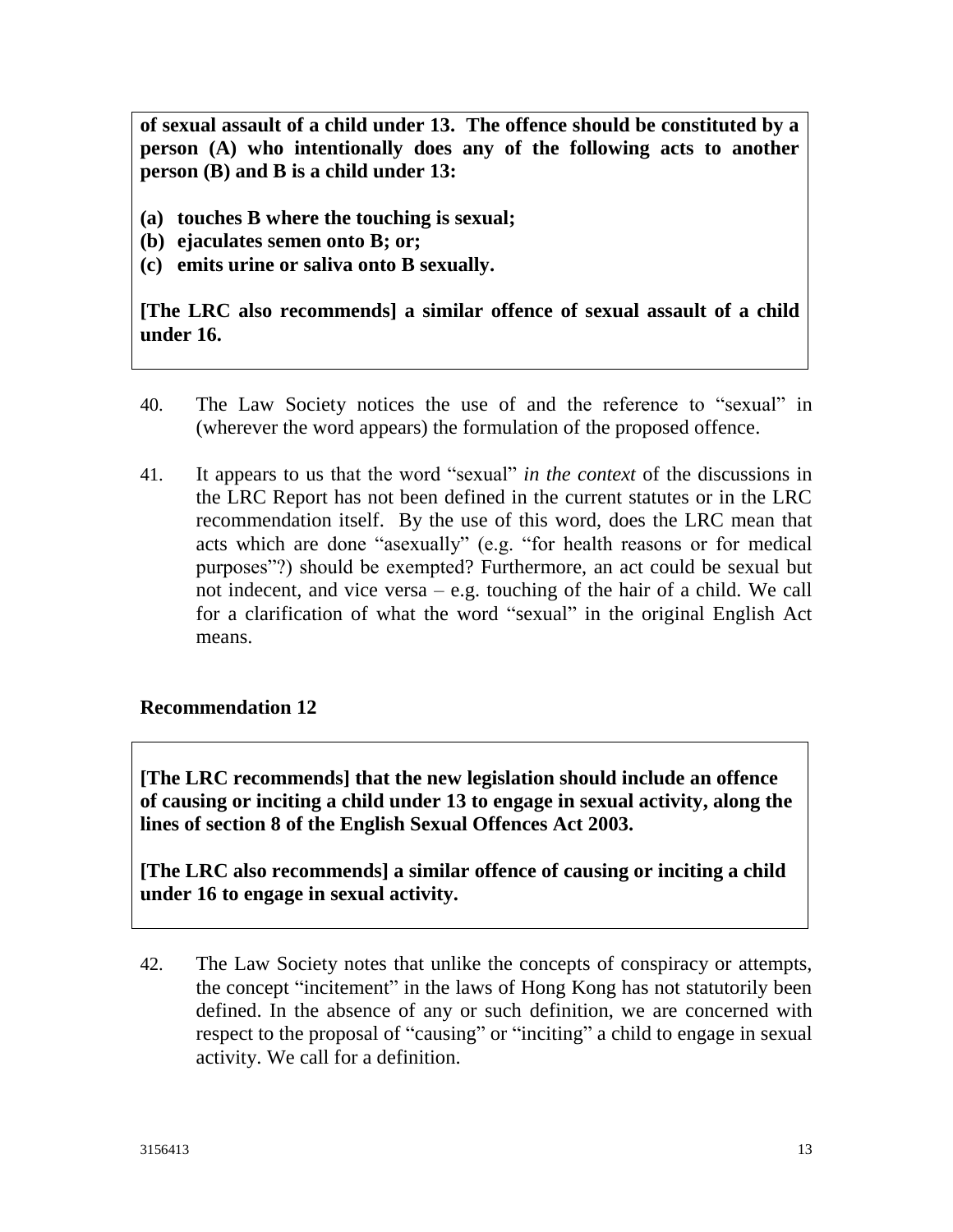**[The LRC recommends] that the new legislation should include an offence of engaging in sexual activity in the presence of a child under 13 along the lines of section 22 of the Sexual Offences (Scotland) Act 2009.**

**[The LRC also recommends] a similar offence of engaging in sexual activity in the presence of a child under 16.**

**These two offences should also be constituted by causing such a child to be present while a third person engages in a sexual activity. Moreover, the purpose of the accused's act should be for obtaining sexual gratification, humiliating, distressing or alarming the child, or any combination of these purposes.**

43. The Law Society agrees to all the above set out in the Recommendations.

# **Recommendation 14**

**[The LRC recommends] that the new legislation should include an offence of causing a child under 13 to look at a sexual image along the lines of section 23 of the Sexual Offences (Scotland) Act 2009.**

**[The LRC also recommends] a similar offence of causing a child under 16 to look at a sexual image.**

**The purpose of the accused's act should be for obtaining sexual gratification, humiliating, distressing or alarming the child, or any combination of these purposes. The definition of a sexual image in section 23(3) of the Sexual Offences (Scotland) Act 2009 should be adopted.**

44. The Law Society agrees with this Recommendation, which should comprise of two limbs  $-$  (i) causing the child looking at a sexual image (ii) for the purpose of obtaining sexual gratification or humiliating, distressing or alarming the child. The mere procurement of the child to look at sexual image (as defined in the LRC Report) must not by itself be categorized as a criminal offence or else for instance the leading of a group of children to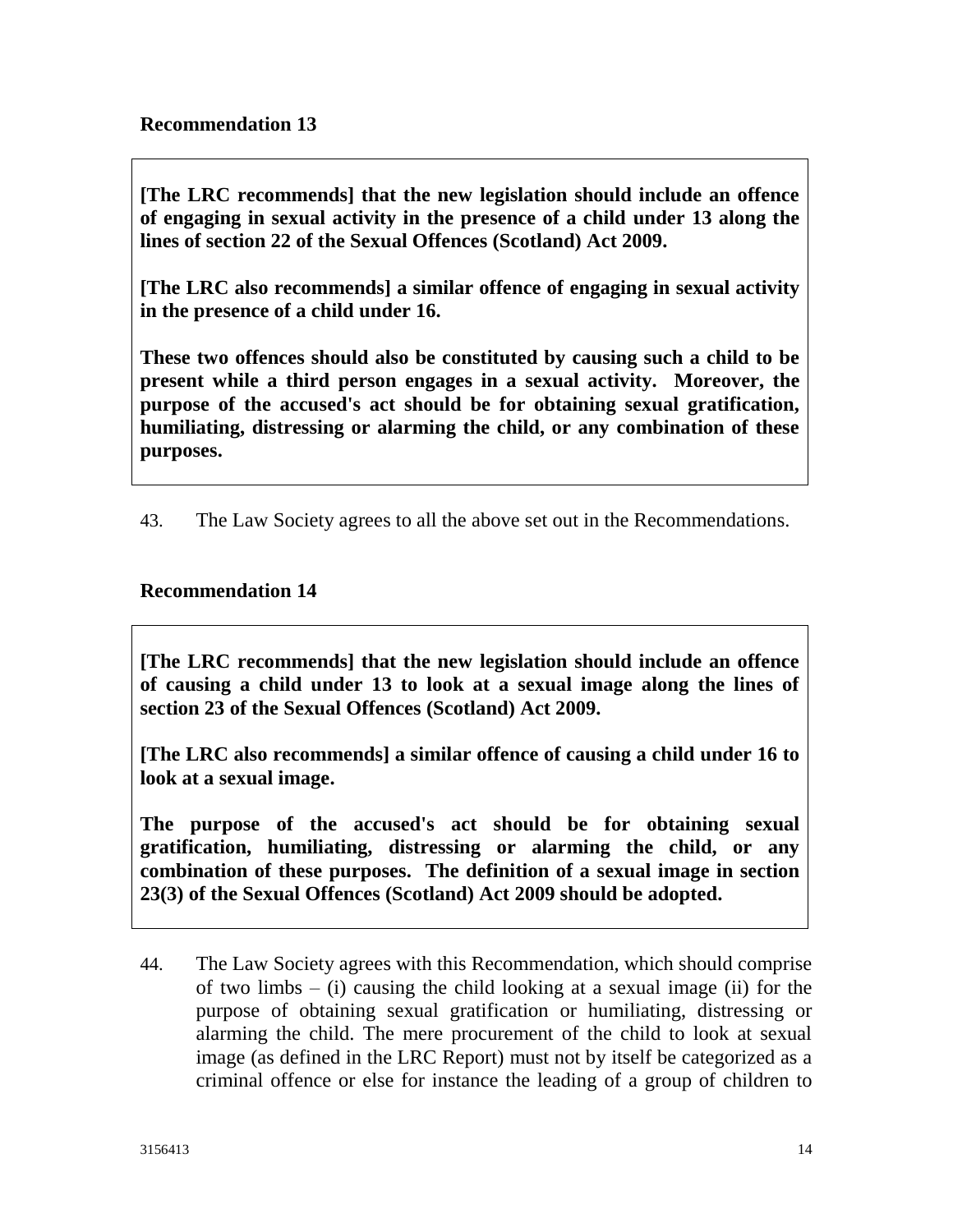look at "David" renaissance sculpture by Michael Angelo at an art exhibition would become criminal conduct.

45. Furthermore under the proposal, criminal liability arises if the purpose of the accused's act is for, among others, *obtaining sexual gratification*. We ask: to whom the "sexual gratification" is to be obtained. Is that for the accused, or for a third party? A clarification would avoid misunderstanding and is desirable.

# **Recommendation 15**

**[The LRC recommends] that the new legislation should include an offence of arranging or facilitating the commission of a child sex offence along the lines of section 14 of the English Sexual Offences Act 2003.**

- 46. The Law Society has reservations. We consider it is relevant to revisit the judgment in *R v Robson* [2008] EWCA Crim 619, which was heavily relied upon in the LRC Report.
- 47. In this Prosecution appeal, the UK Court of Appeal ruled that for the purposes of an offence under s.14 of the Sexual Offences Act 2003 (intentionally arranging or facilitating the commission of a child sex offence contained in s.9 to 13), the appellant, in making a number of requests to a sex worker he regularly visited, for her to find him a 12-yearold girl, was in law capable of amounting to a criminal attempt of the full s.14 offence, since such acts clearly went beyond the more than merely preparatory stage.
- 48. It is relevant to revisit the arguments raised by the parties in *R v Robson (supra)*: the defendant submitted that there had been no more than a mere request which, even if persisted in, could not amount to arranging something. Section 14 required much more to be done, and the facts alleged in the instant case were too remote. Before it could be said that he had arranged something, it would have to be shown that the person to whom he was making the request acquiesced in seeking and finding a willing girl. The prosecution submitted that a mere request was sufficient. The facts in the instant case amounted to arranging something within the meaning of s 14; or alternatively, showed that the defendant had attempted to commit an offence under s 14.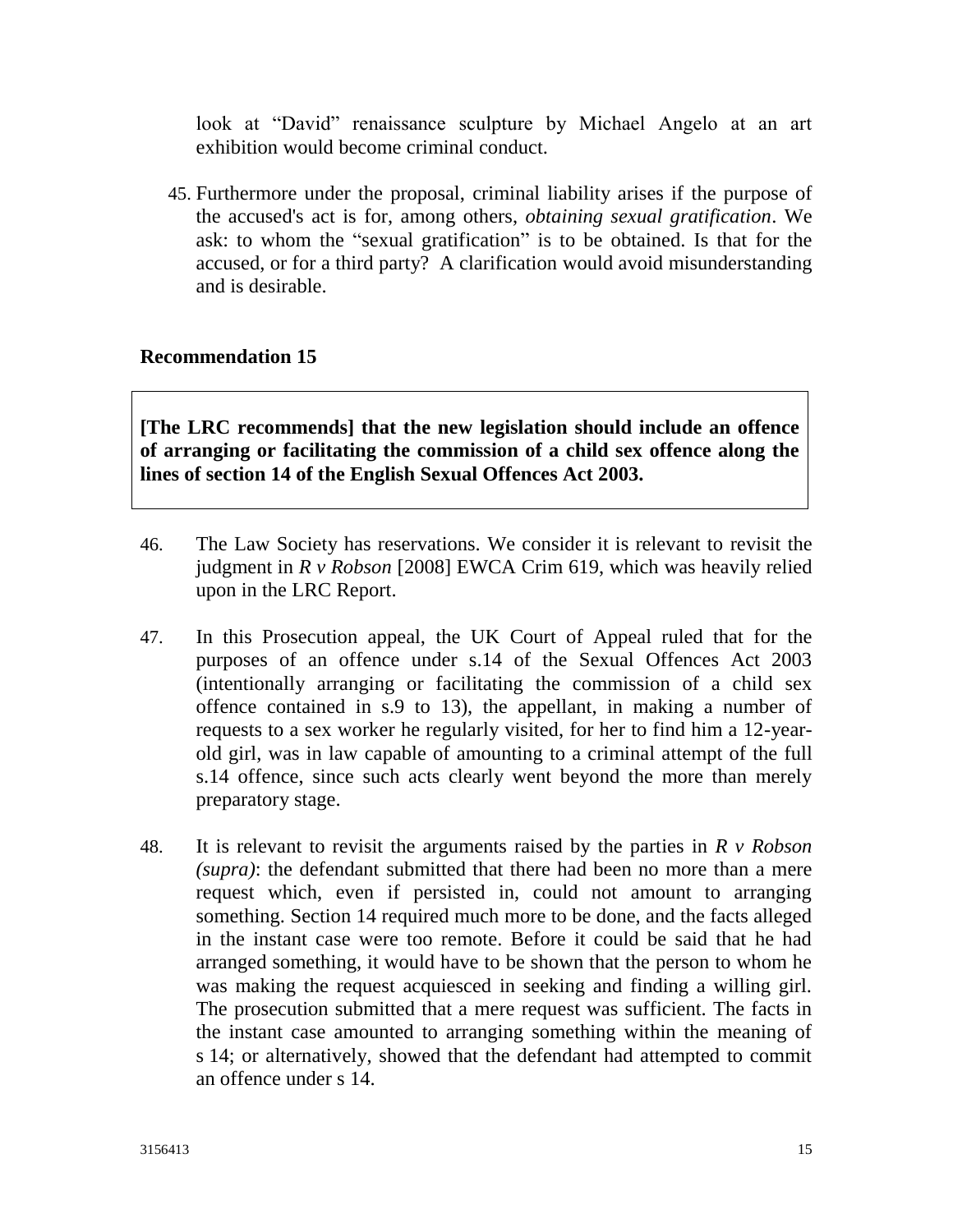- 49. In allowing the appeal by the Prosecution, the UK Court held that for the purposes of s 14, absent any agreement, formal or informal, there could still be an arrangement.
- 50. The following are noteworthy:
	- (a) [Section 14](https://www.lexisnexis.com/in/legal/search/enhRunRemoteLink.do?A=0.918817500939385&service=citation&langcountry=GB&backKey=20_T25169426152&linkInfo=F%23GB%23UK_ACTS%23num%252003_42a%25sect%2514%25section%2514%25&ersKey=23_T25169390037) of the Sexual Offences Act 2003 introduces an offence which amounts to something more than, and wider than, a criminal attempt under the [Criminal Attempts Act 1981.](https://www.lexisnexis.com/in/legal/search/enhRunRemoteLink.do?A=0.4030333690773126&service=citation&langcountry=GB&backKey=20_T25169426152&linkInfo=F%23GB%23UK_ACTS%23num%251981_47a_Title%25&ersKey=23_T25169390037) *The critical feature is that s 14, as with other sections of the [Sexual Offences Act 2003, i](https://www.lexisnexis.com/in/legal/search/enhRunRemoteLink.do?A=0.9440289874698239&service=citation&langcountry=GB&backKey=20_T25169426152&linkInfo=F%23GB%23UK_ACTS%23num%252003_42a_Title%25&ersKey=23_T25169390037)s designed to impose criminal liability on preparatory steps.* The purpose of the imposition of criminal liability is to prevent the risk of children being subjected to sexual abuse by imposing liability and punishing those guilty of taking such steps before the child suffers. For that purpose, *the section does not limit the stage at which criminal liability is imposed to what would hitherto have been regarded as an attempt*; in other words, to a proximate stage before the commission of the full offence. *Section 14 widens liability to steps taken with the requisite criminal intent by way of preparation*.
	- (b) Section 14 does not require an agreement or arrangement. It does not require the consent or acquiescence of anyone else. An arrangement might be made without the agreement or acquiescence of anyone else. A defendant might take steps by way of a plan with the criminal objective identified in s 14 without involving anyone else and the mere fact that no one else is involved would not necessarily mean that no arrangement was made.
	- (c) Although the acts criminalised by s 14 are acts of preparation in themselves, it is nonetheless a substantive offence rather than an attempt.
- 51. The imposition of criminal liability on preparatory steps, which are short of attempts, could be controversial and undesirable. If it is a conspiracy or a terrorist offence, there could be a legitimate expectation that the law should intervene at an early stage (provided there is sufficient evidence) - the public could be concerned when an offender is preparing either physically or mentally or both to commit a crime, particularly a serious crime. However, to include the mere preparation stage, even if this is substantial, sophisticated, inept or amateurish, into a criminal attempt could unjustifiably extend the ambit of the criminal  $law<sup>7</sup>$ . The enactment of such

 $\overline{a}$ 

<sup>&</sup>lt;sup>7</sup> See generally the comments in the Criminal Law and Justice Weekly of 8 May 2015: <https://www.criminallawandjustice.co.uk/features/Defining-Actus-Reus-Criminal-Attempts>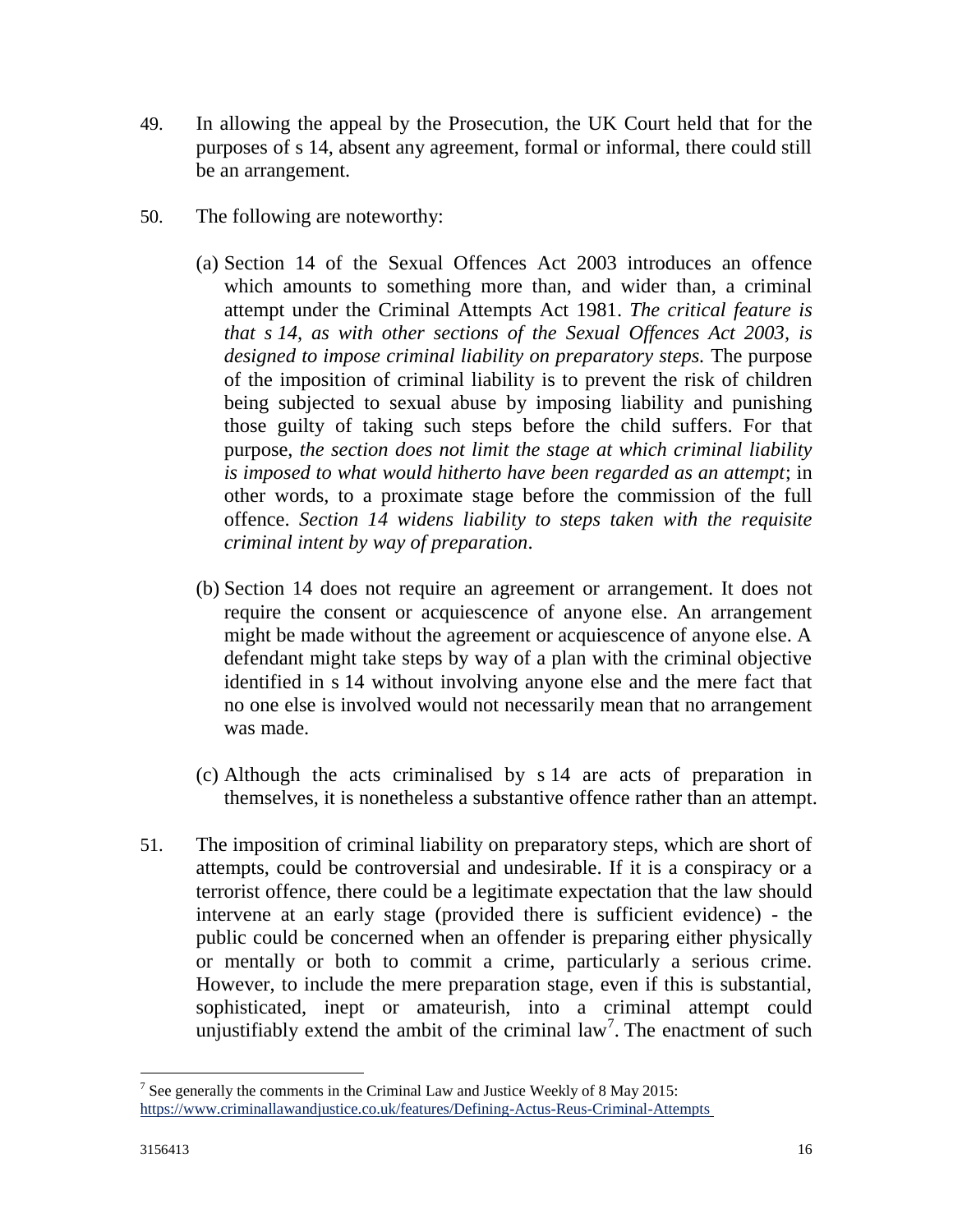legislative measures to catch paedophiles arguably provides a justification, but we consider that experience in other jurisdictions in similar circumstances (and also possibly in curbing sex trade) should be drawn upon in order to consider this novel legislative proposal.

#### **Recommendation 16**

**[The LRC recommends] there should be exceptions to aiding, abetting and counseling an offence involving children** *along the lines of section 14* **of the English Sexual Offences Act 2003, where a person's actions are intended to protect the child from pregnancy or sexually transmitted infection, to protect the physical safety of a child or to promote child's emotional wellbeing of a child by the giving of advice. [emphasis supplied]**

- 52. The Law Society notes the views expressed in §7.97 §7.101 of the LRC Report, and those exceptions in section 73 (general exceptions) and in section 14 (specific exceptions) of the English Act. The LRC Report states that there is an apparent overlap between the exceptions in there two sections. We consider that the *specific exception in section 14 should be subsumed under the general exceptions in section 73 (*§7.101).
- 53. We would therefore expect that the recommendation to be put forward would be along the lines of section 73 of the English Sexual Offences Act 2003 and not section 14 thereof.
- 54. In any event, section 73 of the English Act is more relevant with this Recommendation as it is on exceptions to aiding, abetting and counseling (compared to section 14, which is on arranging or facilitating commission of a child sex offence).
- 55. Subject to the above, we agree with this Recommendation.

#### **Recommendation 17**

**[The LRC recommends] that the offences of sexual intercourse with a girl under 13 (section 123 of the Crimes Ordinance) and sexual intercourse with a girl under 16 (section 124 of the Crimes Ordinance) should be abolished upon the enactment of the new legislation.**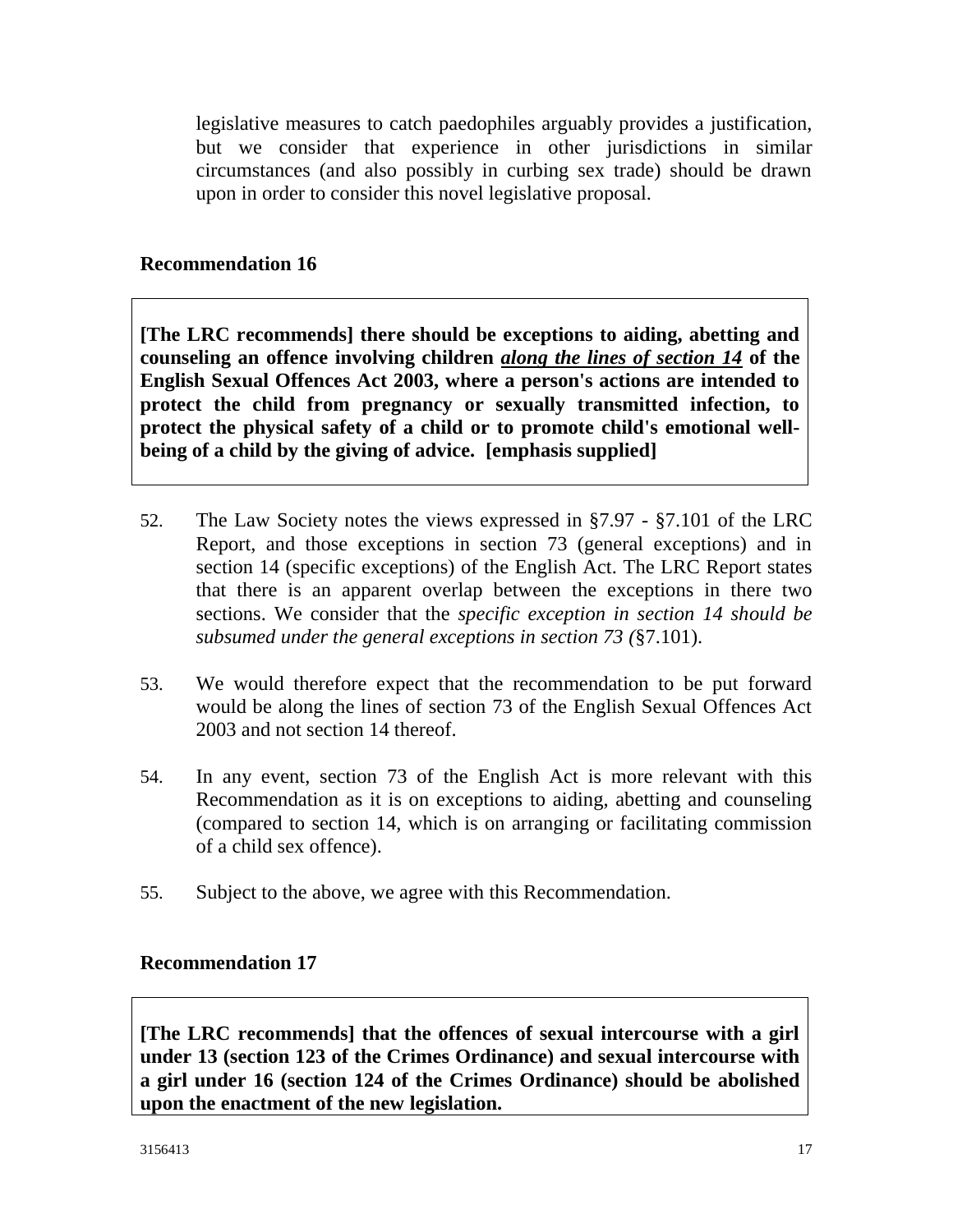56. The Law Society agrees that upon enactment of the new legislation (to be reviewed), the two offences in sections 123 and 123 of the Crimes Ordinance, as set out in this Recommendation, should be abolished.

#### **Recommendation 18**

**[The LRC recommends] that the offence of indecent conduct towards a child under 16 in section 146 of the Crimes Ordinance should be abolished upon the enactment of the new legislation.**

57. Similar to the above, the Law Society agrees that upon enactment of the new legislation (to be reviewed), the offence in section 146 of the Crimes Ordinance, as set out in this Recommendation, should be abolished.

#### **Recommendation 19**

**[The LRC recommends] that the offence of a man committing buggery with a girl under 21 in section 118D of the Crimes Ordinance should be abolished upon the enactment of the new legislation.**

58. Similar to the above, the Law Society agrees that upon enactment of the new legislation (to be reviewed), the offence in section 118D of the Crimes Ordinance, as set out in this Recommendation, should be abolished.

#### **Recommendation 20**

**[The LRC recommends] that the offence of homosexual buggery with or by man under 16 (section 118C of Crimes Ordinance) and gross indecency with or by man under 16 (section 118H of Crimes Ordinance) should be abolished upon the enactment of the new legislation.**

59. Similar to the above, the Law Society agrees that upon enactment of the new legislation (to be reviewed), the two offences in section 118C and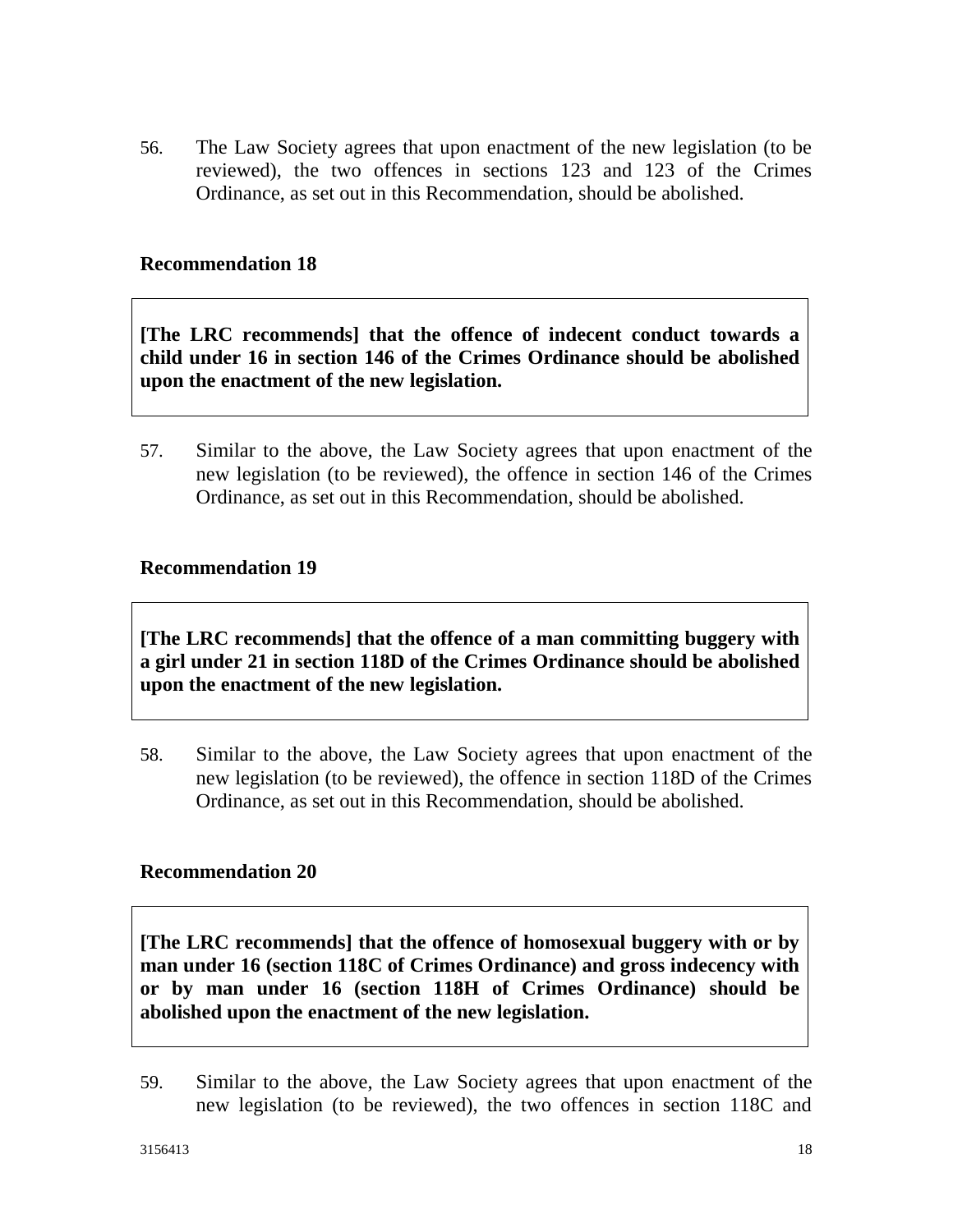118H of the Crimes Ordinance, as set out in this Recommendation, should be abolished.

# **Recommendation 21**

**[The LRC recommends] that the offences of abduction of an unmarried girl under 16 (section 126 of the Crimes Ordinance) and abduction of an unmarried girl under 18 for sexual intercourse (section 127 of the Crimes Ordinance) should be abolished upon the enactment of the new legislation.**

60. Similar to the above, the Law Society agrees that upon enactment of the new legislation (to be reviewed), the two offences in section 126 and 127 of the Crimes Ordinance, as set out in this Recommendation, should be abolished.

# **SEXUAL GROOMING**

# **Recommendation 22**

**[The LRC recommends] that the new legislation should include an offence of sexual grooming, along the lines of section 15 of the English Sexual Offences Act 2003.**

**[The LRC also recommends] that apart from meeting the child or travelling with the intention of meeting the child, sexual grooming may also be constituted by making arrangements to travel with the intention to meet the child.**

**[The LRC also recommends] that it should be an ingredient of the offence that the accused did not reasonably believe that the child was 16 or over at the time of the offence.**

**[The LRC also recommends] that the "fictitious young person" provision in section 131B(1A) of the New Zealand Crimes Act 1961 should be adopted.**

61. Apparently, under the current law, the act of grooming is considered only as an aggravating factor but not an offence per se. In *HKSAR v Ipp Tin Fan*  $(\text{~~葉~~天繁)[2016] HKCU 1759, the Court of Appeal held that$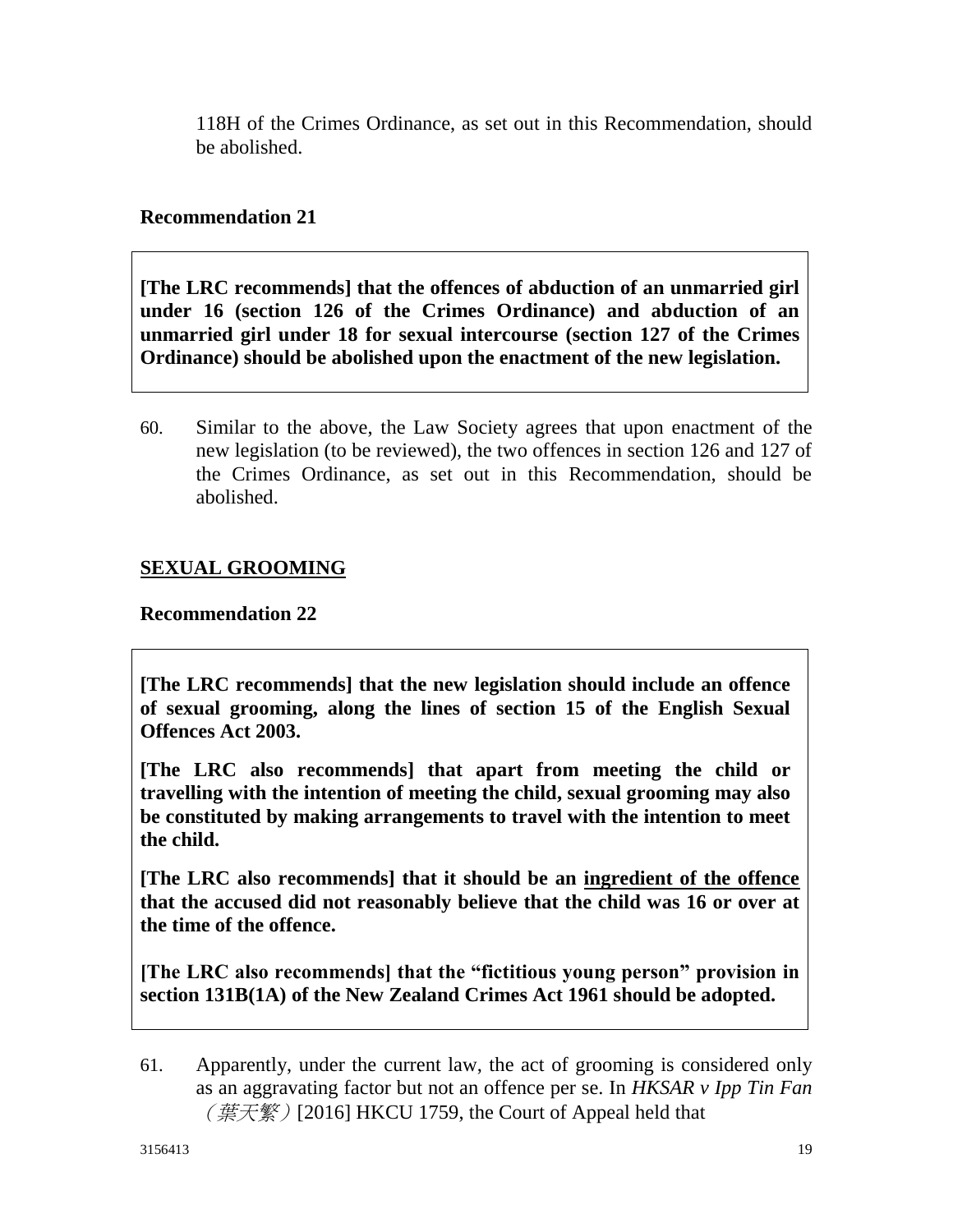*"[32]In respect of [the charge of indecent assault on victim X who was under 13, contrary to section 122(1) of the Crimes Ordinance], there were, as [the Prosecution] has submitted, a number of particularly aggravating features to the offence. There was one in particular, however, which was not considered by the court below, namely the fact that the appellant had "groomed" X for the purposes of taking photographs of her as he indecently assaulted her. The verb 'groom' in this context is defined in the Shorter Oxford English Dictionary as "Prepare (a child) for a meeting, especially via an internet chat room, with the intention of committing a sexual offence." That definition finds resonance with the Court's description of the facts in HKSAR v Chan Hoi Tat ([2011] 6 HKC 59), at para 45:*

*'From the evidence accepted by the judge, clearly the applicant was grooming a 12 year-old via the internet. He talked with her about daily matters before progressing to introducing matters of a sexual nature to this young girl. It is far too easy for an older man to prey on the innocence and/or naivety of a youngster and a deterrent sentence must be imposed to protect the young.'*

*[33]We are satisfied that by placing an advertisement for part-time models on an online forum and then exchanging messages via WhatsApp with X, who had responded to the advertisement, culminating in an arrangement to hold a private photo-shoot, the appellant was clearly embarked on a course of conduct aimed at grooming X, whom he knew was under age, for the purpose of committing a sexual offence. … This was, in our judgment, a clear case of grooming, made worse by financial enticement. As such, it was a particularly aggravating feature of the offence."*

62. There are different views as to whether sexual grooming should remain as an aggravating factor (as in *Ipp Tin Fan* (supra)) or that should be treated as a separate offence. While some members consider the number of cases of young people being groomed by trusted adults has been raising<sup>8</sup> and thus there is a prima facie need for having this as a new offence, other members express concerns on the elements for this proposed offence - there are for example requirements for meeting or communications on one vs. at least two earlier occasions (para 8.27 - para 8.32), travel arrangements (para 8.33 - para 8.34) and also "fictitious young persons provisions" (para 8.35 - para 8.39). All these could be subject to arguments and controversial. All in all, it could be difficult if not impossible to draw a line for one to delineate the

 $\overline{a}$ 

<sup>8</sup> *"Sex crime victims shouldn't have to suffer in silence ... Hong Kong's laws are outdated, say activists"*  published in SCMP 03 April, 2016.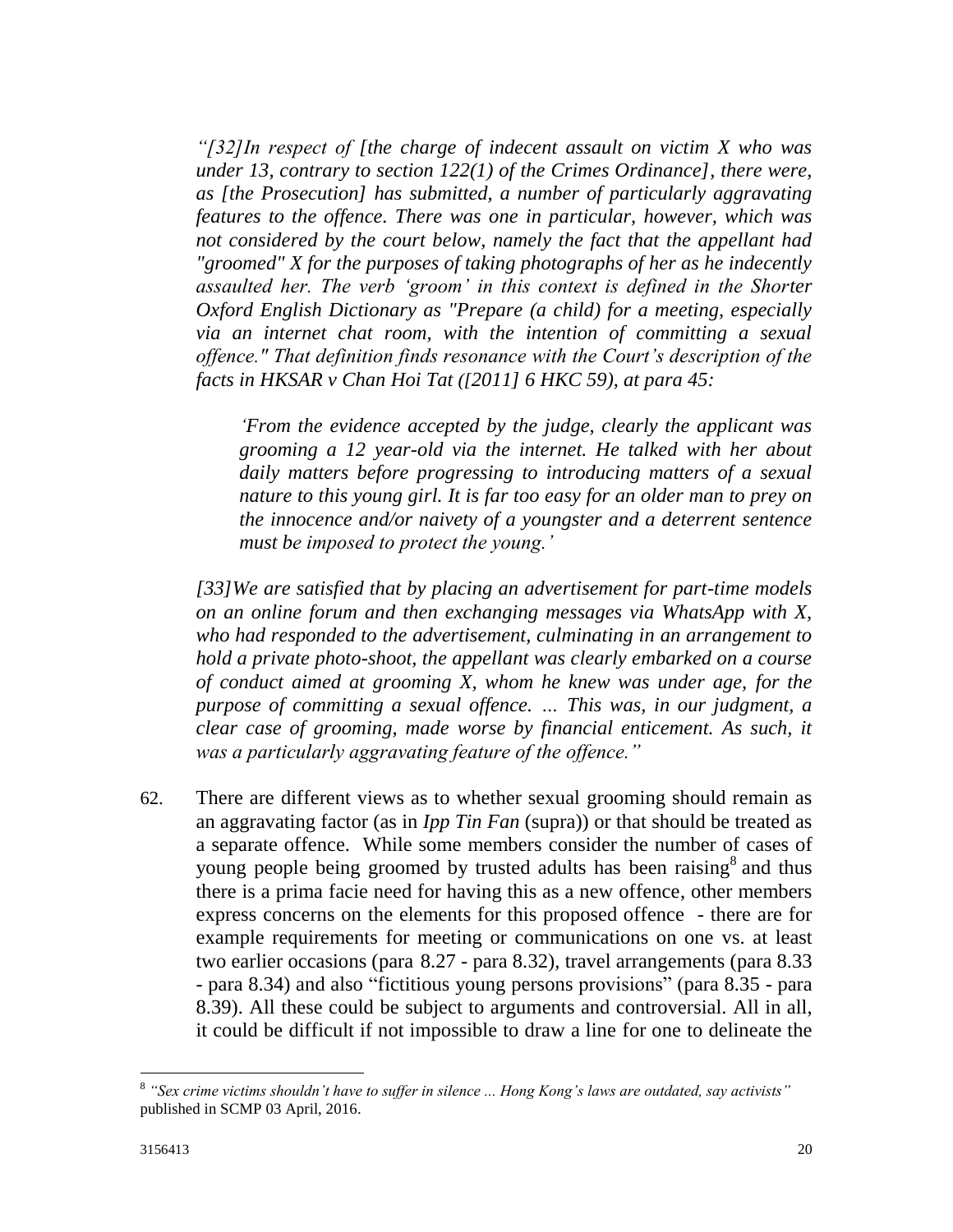taking up of the preparatory steps to groom a victim for sexual offences. The discussion in the LRC Report in the above is brief.

63. We understand that the proposal aims to affix criminal liability upon hardcore paedophiles. The policy intention underlining the proposal is laudable, and is in line with the Protective Principle. However, when it comes to the details of the proposal, we ask for a more thorough consideration and discussion.

# **Recommendation 23**

**[The LRC recommends] that the new legislation should include an offence of inducement, threat or deception to procure sexual activity with a person with mental impairment, along the lines of section 34(1) of the English Sexual Offences Act 2003.**

**[The LRC also recommends] that the proposed offence should cover both penetrative and non-penetrative sexual activity.**

- 64. The proposed new legislation is modeled on section 34(1) of the English Sexual Offences Act 2003, which provides (emphasis supplied):
	- *"(1) A person (A) commits an offence if —*
		- *(a) with the agreement of another person (B) he intentionally touches that person,*
		- *(b) the touching is sexual,*
		- *(c) A obtains B's agreement by means of an inducement offered or given, a threat made or a deception practised by A for that purpose,*
		- *(d) B has a mental disorder, and*
		- *(e) A knows or could reasonably be expected to know that B has a mental disorder."*
- 65. On a literal reading of the above, we are not comfortable with the ingredient of offences insofar as "knowledge" is concerned. It seems that an accused A who does not know that B has a mental disorder, but could *"reasonably be expected to know"* such, might commit this offence. This appears to raise the possibility that a person who holds an honest but mistaken belief that the other person does not have a mental disorder may nevertheless be convicted of a serious criminal offence. This would be on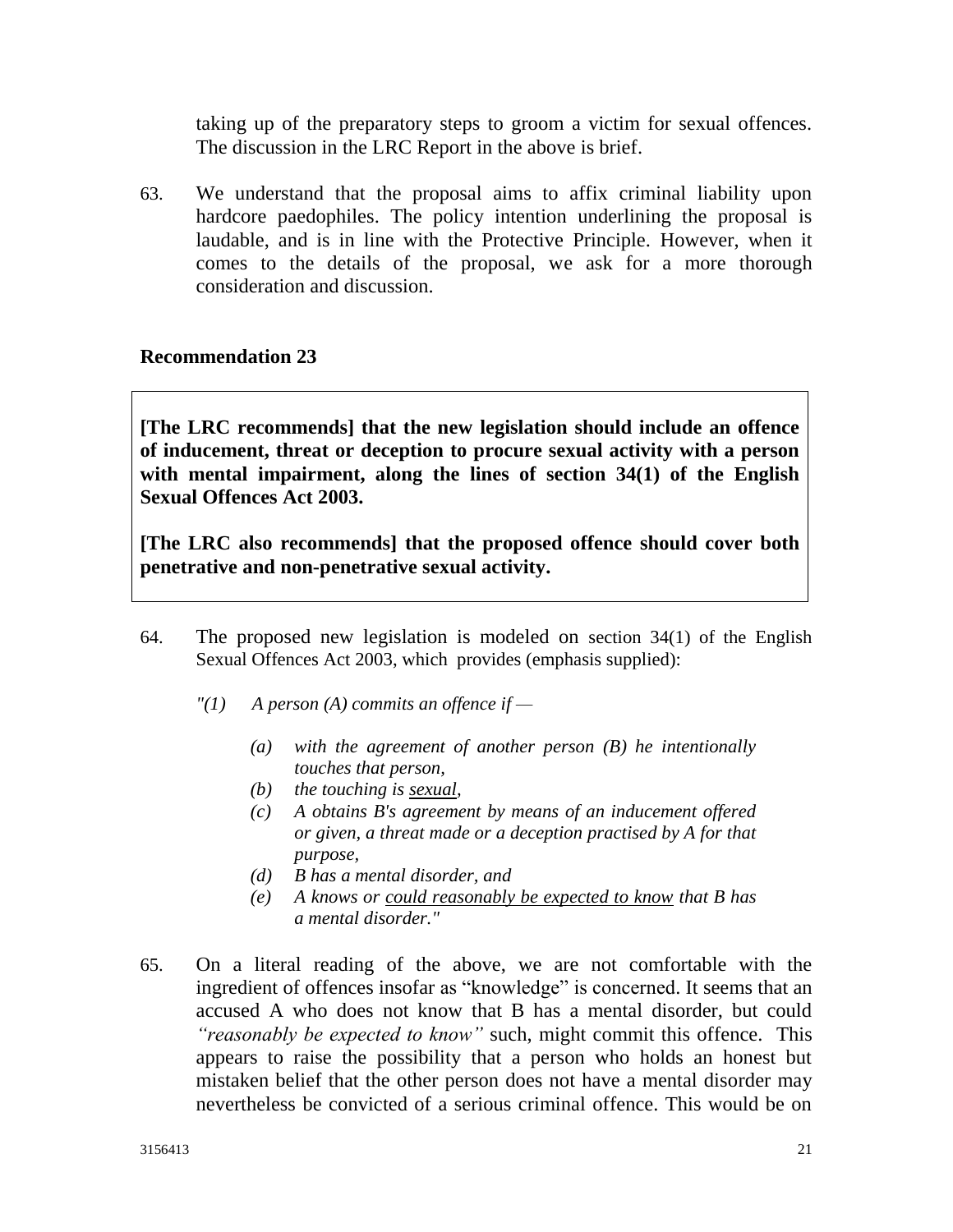the basis that he should have known, when judged objectively, that the other person had a mental disorder.

66. Knowledge of mental illness is discussed in §§10.33 - 10.34 and §10.67 - 10.69 of the LRC Report. The LRC favours the adopting of the above,

*"[as] persons who are involved in care of [Persons with Mental Impairment] are close to the persons under their care, it is natural that they would know or reasonably be expected to know the persons under their care are mentally ill. In the vast majority of cases, it is unlikely to be an issue …"* (§10.69, LRC Report).

- 67. The above may be correct in cases involving the provision of institutionalized care, but we do not believe that that could be true in other cases. On some occasions, it is not at all easy to differentiate mental impairment (see our comments on Recommendation 35 below). Should there be a more thorough discussion on this ingredient of the offence?
- 68. Moreover, we note the use of the words *"could"* rather than the word *"would"* in section 1(e) above. This formulation may suggest a lower standard when determining the causal link between the facts and the belief held by the accused. We red-flag the use of this diction and invite a visitation to the Court of Final Appeal judgment in *HKSAR v Pang Hung Fai* (2014) 17 HKCFAR insofar as the words 'could' and 'would' are concerned  $(\S 59 - 79$  thereof).
- 69. Lastly, Recommendation 23 per se refers to, among others, "deception" as an element of the offence. The reference or explanation of this offence in the LRC Report appears to have been abridged; we are not advised whether "deception" in the new legislation would mean a deception only as to either identity or the nature of the acts itself, or both. If, for example, the accused intentionally and falsely represents himself to the person with mental impairment as a wealthy person or having professional career (e.g. pilot) or belonging to a highly respected classes of society, in order to procure sexual activity with that person, would that representation be a "deception"? How about the accused being "reckless" in the representation?
- 70. We believe the word "deception" should have received from the UK case law a clear and precise meaning. We invite sharing of the research materials in this regard, if any, with the LRC.
- 71. Similar to the comments we set out above for Recommendation 11, we call for a clarification of the meaning of the word "sexual" (see §40 above).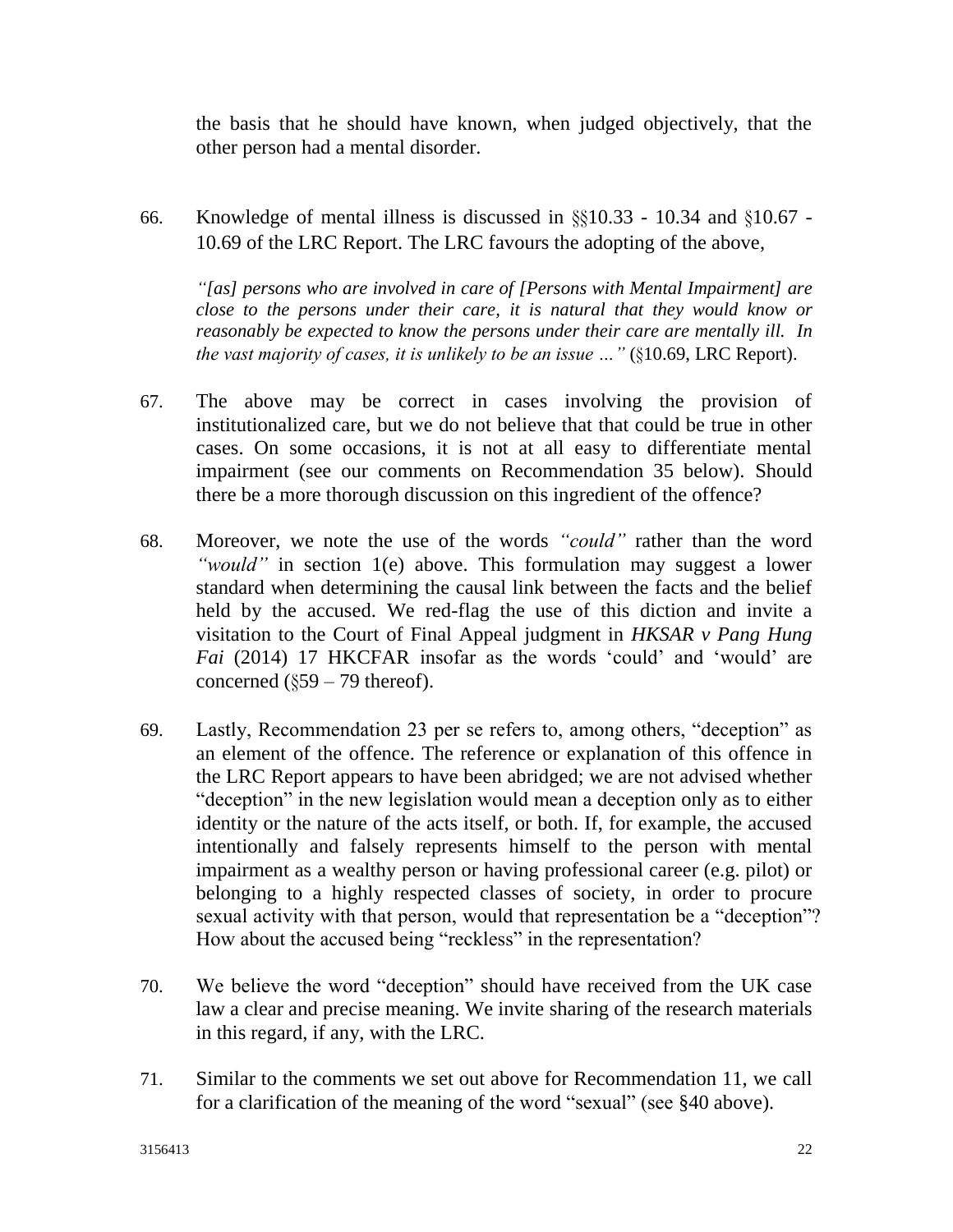#### **Recommendation 24**

**[The LRC recommends] that the new legislation should include an offence of causing a person with mental impairment to engage in or agree to engage in sexual activity by inducement, threat or deception, along the lines of section 35(1) of the English Sexual Offences Act 2003.**

- 72. The proposed new offence is modelled on section 35(1) of the English Sexual Offences Act 2003, which provides that:
	- *"(1) A person (A) commits an offence if—*
		- *(a) by means of an inducement offered or given, a threat made or a deception practised by him for this purpose, he intentionally causes another person (B) to engage in, or to agree to engage in, an activity,*
		- *(b) the activity is sexual,*
		- *(c) B has a mental disorder, and*
		- *(d) A knows or could reasonably be expected to know that B has a mental disorder."*
- 73. We repeat our comments on Recommendation 23 above, *mutatis mutandis.*

#### **Collateral consideration: genuine relationship should be recognized?**

- 74. On a separate note, we ask the LRC to consider the case where a genuine relationship develops between an adult and a person with mental impairment. The above two persons have sexual activities, which are NOT
	- 。 procured by inducement, threat or deception, and
	- 。 those crimes in an absolute manner, e.g. gross indecency or abduction (Crime Ordinance Sections 118E, 118I, 125 and 128), which should be banned absolutely (see para 10.2(1) and 10.3)
- 75. The above relationship is of love and care and is with the full support and endorsement by the parents / guardians (or even medical doctor). There is no sexual exploitation. Yet, when the person with mental impairment is having difficulty to give consent (or it is impossible for him or her to do so), how could that mentally impaired person exercise his or her sexual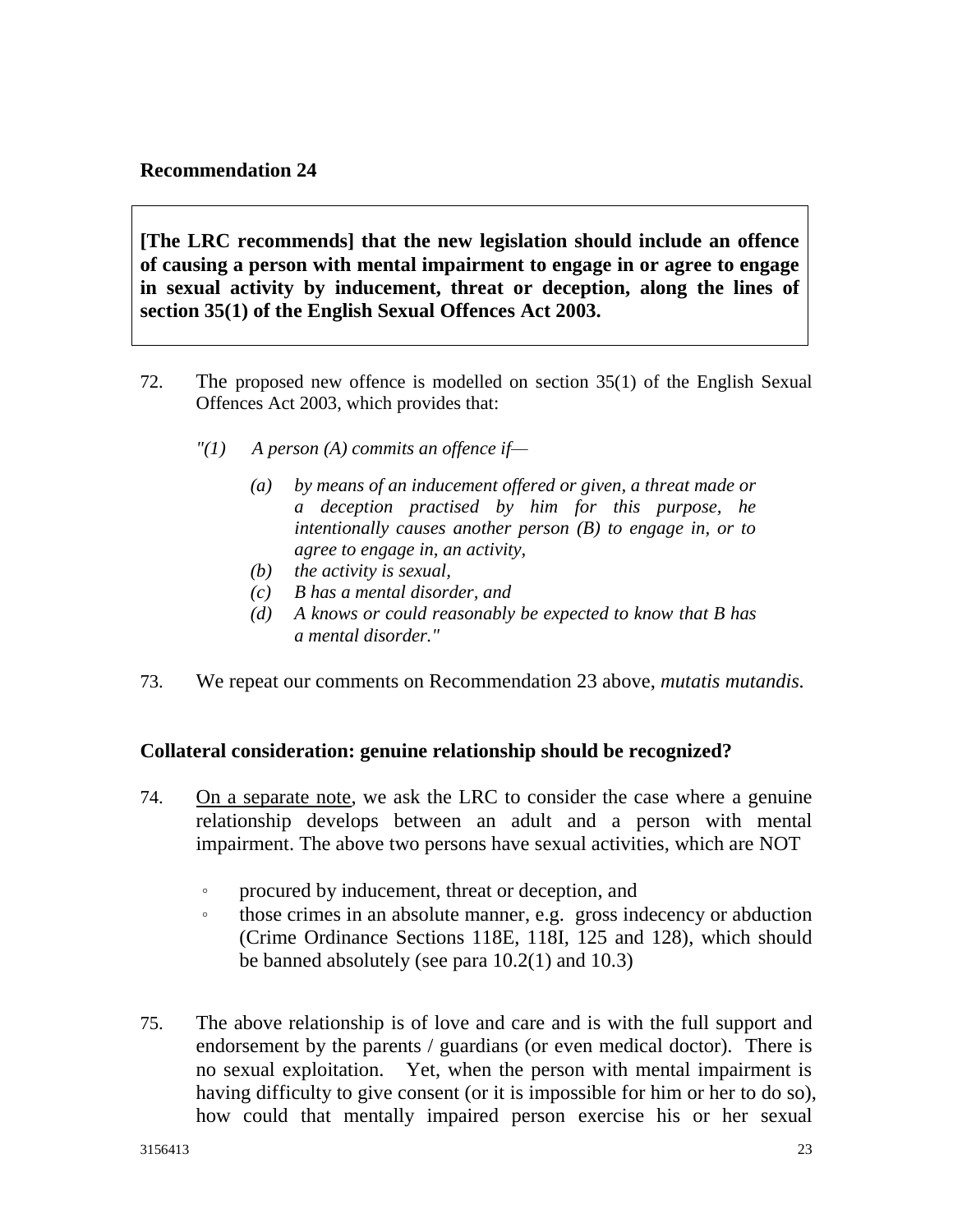autonomy to choose to engage in legitimate sexual activity with someone with whom he or she is in a genuine relationship? Would the normal adult with whom he or she is engaged attracts criminal liability by having sex with the mentally impaired person? Could, for example, the medical profession certify for persons with mental impairment some form of consensus or autonomy to have sex in order to address the above issue?

76. We invite views and comments from the LRC on the above.

#### **Recommendation 25**

**[The LRC recommends] that the new legislation should include an offence of engaging in sexual activity in the presence, procured by inducement, threat or deception, of a person with mental impairment, along the lines of section 36(1) of the English Sexual Offences Act 2003.**

**In order to constitute the offence, the accused's act should be for the purpose of obtaining sexual gratification, humiliating, distressing or alarming the PMI, or any combination of these purposes.**

- 77. The Law Society notes the proposed new offence is modelled on section 36(1) of the English Sexual Offences Act 2003, which provides:
	- *"(1) A person (A) commits an offence if—*
		- *(a) he intentionally engages in an activity,*
		- *(b) the activity is sexual,*
		- *(c) for the purpose of obtaining sexual gratification, he engages in it—*
			- *(i) when another person (B) is present or is in a place from which A can be observed, and*
			- *(ii) knowing or believing that B is aware, or intending that B should be aware, that he is engaging in it,*
		- *(d) B* agrees to be present or in the place referred to in paragraph  $(c)(i)$ *because of an inducement offered or given, a threat made or a deception practised by A for the purpose of obtaining that agreement,*
		- *(e) B has a mental disorder, and*
		- *(f) A knows or could reasonably be expected to know that B has a mental disorder."*
- 78. We repeat our comments on Recommendation 23 above, *mutatis mutandis.*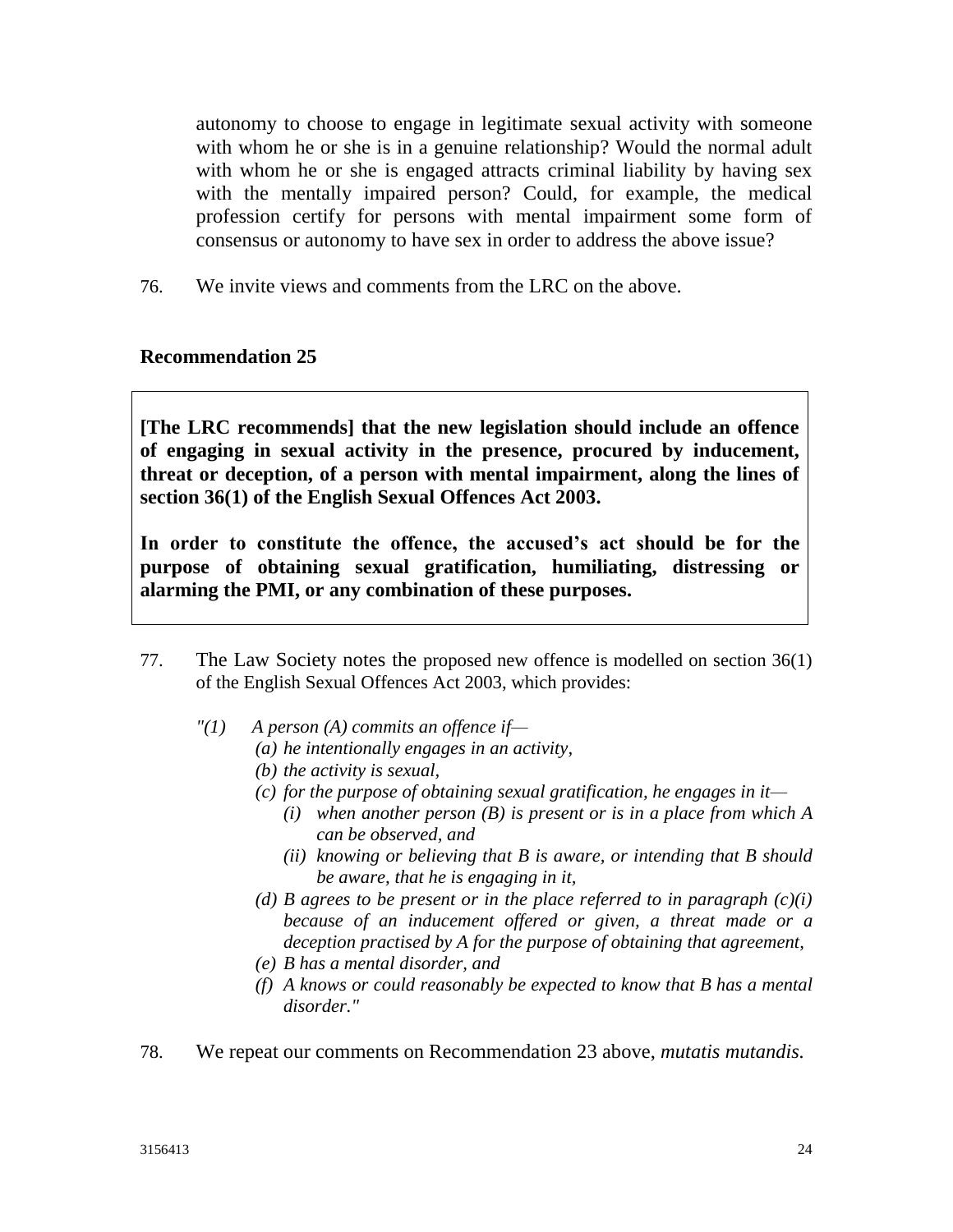**[The LRC recommends] that the new legislation should include an offence of causing a person with mental impairment to watch a sexual act by inducement, threat or deception, along the lines of section 37(1) of the English Sexual Offences Act 2003.**

**In order to constitute the offence, the accused's act should be for the purpose of obtaining sexual gratification, humiliating, distressing or alarming the PMI, or any combination of these purposes.**

- 79. The Law Society notes the proposed new offence is modelled on the section 37(1) of the English Sexual Offences Act 2003 which provides:
	- *"(1) A person (A) commits an offence if—*
		- *(a) for the purpose of obtaining sexual gratification, he intentionally causes another person (B) to watch a third person engaging in an activity, or to look at an image of any person engaging in an activity,*
		- *(b) the activity is sexual,*
		- *(c) B agrees to watch or look because of an inducement offered or given, a threat made or a deception practised by A for the purpose of obtaining that agreement,*
		- *(d) B has a mental disorder, and*
		- *(e) A knows or could reasonably be expected to know that B has a mental disorder."*
- 80. We repeat our comments on Recommendation 23 above, *mutatis mutandis.*

#### **Recommendation 27**

**[The LRC recommends] that the new legislation should include an offence of sexual activity with a person with mental impairment (i) by people involved in his or her care, or (ii) involving abuse of a position of trust or authority, or a relationship of dependency (emphasis supplied by us).**

**This proposed offence should cover touching or penetration which is sexual.**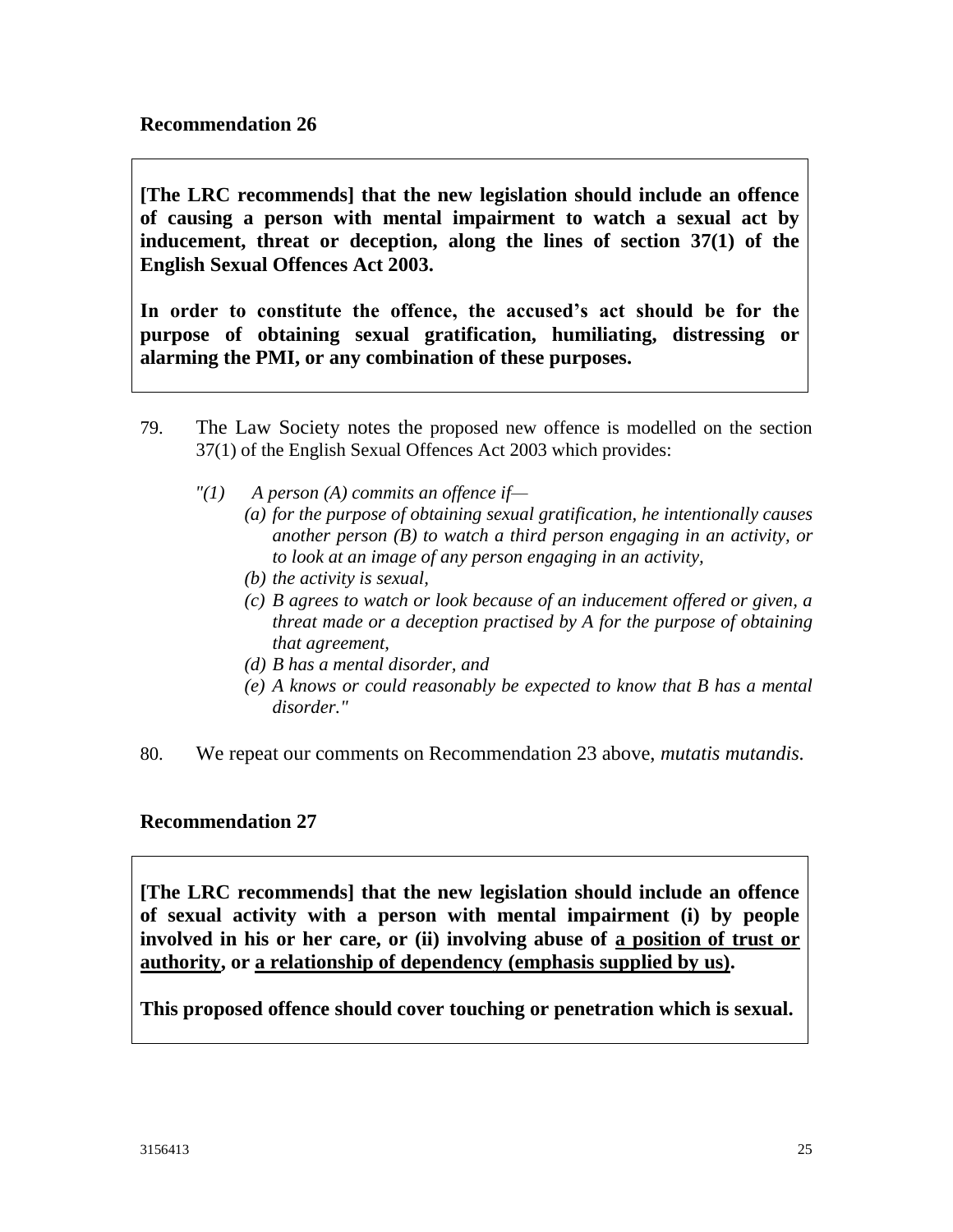- 81. The Law Society has considered the "position of trust or authority, or a relationship of dependency"
- 82. For "the position of trust or authority" we agree with the view that *"there should be an exhaustive list specifying the relationships giving rise to a position of trust."* (§12.37 LRC Report). This we consider is to be preferred over the Canadian approach where *"it will be up to the trial judge to consider all factual circumstances relevant to the determination of the relationship between the parties in order to determine whether the accused was in a position of trust towards the victim, or whether the victim was in a relationship of dependency with the accused."* (§10.72 LRC Report).
- 83. We agree the list could cover "… *five types of relationships in both public and family contexts: (1) step-parent/guardian/foster parent and child (or de facto [partner](http://www.austlii.edu.au/au/legis/nsw/consol_act/ca190082/s154e.html#part) of parent/guardian/foster parent and child); (2) school teacher and pupil; (3) provider of religious, sporting, musical or other instruction and receiver of such instruction; (4) custodial officer and inmate; or (5) health professional and patient."* (§12.39 LRC Report)*.*
- 84. For "a relationship of dependency", there is little discussion in the LRC Report as to the meaning of "dependency" or any doctrines or case laws (from Canada or the UK) on this relationship. We suggest that "dependency" should not merely be financial; moreover, it might not be too appropriate if "dependency" is given only natural ordinary meaning. A clear definition is desirable.

# **Recommendation 28**

**[The LRC recommends] that the new legislation should include an offence of causing or inciting sexual activity of a person with mental impairment (i) by people involved in his or her care, or (ii) involving abuse of a position of trust or authority, or a relationship of dependency.**

85. The Law Society repeats its above comments on "position of trust or authority, or a relationship of dependency". Subject to paragraphs 77-80 in the above, we have no views on the Recommendation.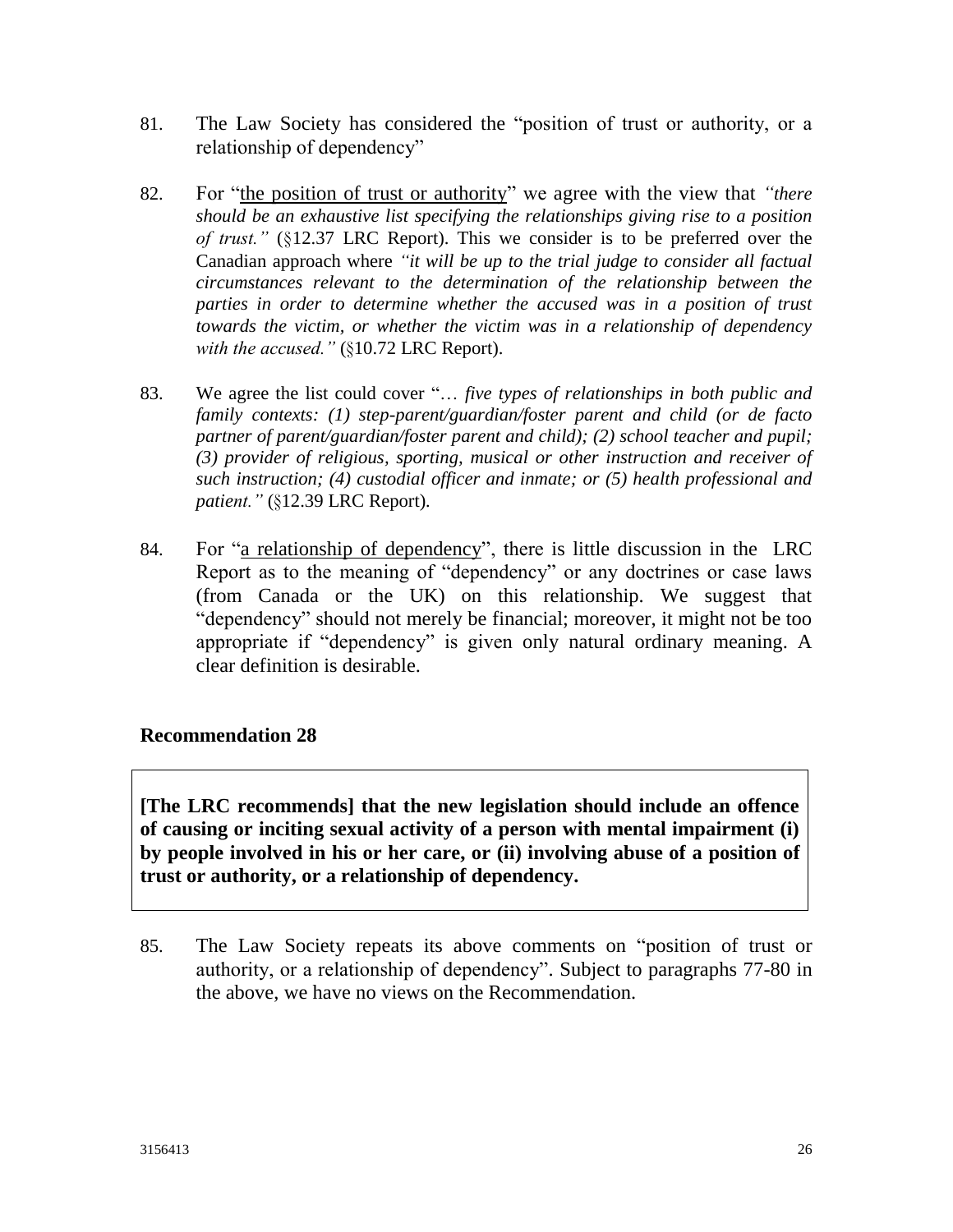**[The LRC recommends] that the new legislation should include an offence of sexual activity in the presence of a person with mental impairment (i) by people involved in his or her care, or (ii) involving abuse of a position of trust or authority, or a relationship of dependency.**

**In order to constitute the proposed offence, the accused's act should be for the purpose of obtaining sexual gratification, humiliating, distressing or alarming the PMI, or any combination of these purposes.**

86. The Law Society repeats its above comments on "position of trust or authority, or a relationship of dependency". Subject to paragraphs 77-80 in the above, we have no views on the Recommendation.

# **Recommendation 30**

**[The LRC recommends] that the new legislation should include an offence of causing a person with mental impairment to watch a sexual act (i) by people involved in his or her care, or (ii) involving abuse of a position of trust or authority, or a relationship of dependency.**

**In order to constitute the proposed offence, the accused's act should be for the purpose of obtaining sexual gratification, humiliating, distressing or alarming the PMI, or any combination of these purposes.**

87. The Law Society repeats its above comments on "position of trust or authority, or a relationship of dependency". Subject to paragraphs 77-80 in the above, we have no views on the Recommendation.

# **Recommendation 31**

**[The LRC recommends] that a relationship of care should exist if a person (A) who is involved in the care of a person with mental impairment (B) in any one of two situations:**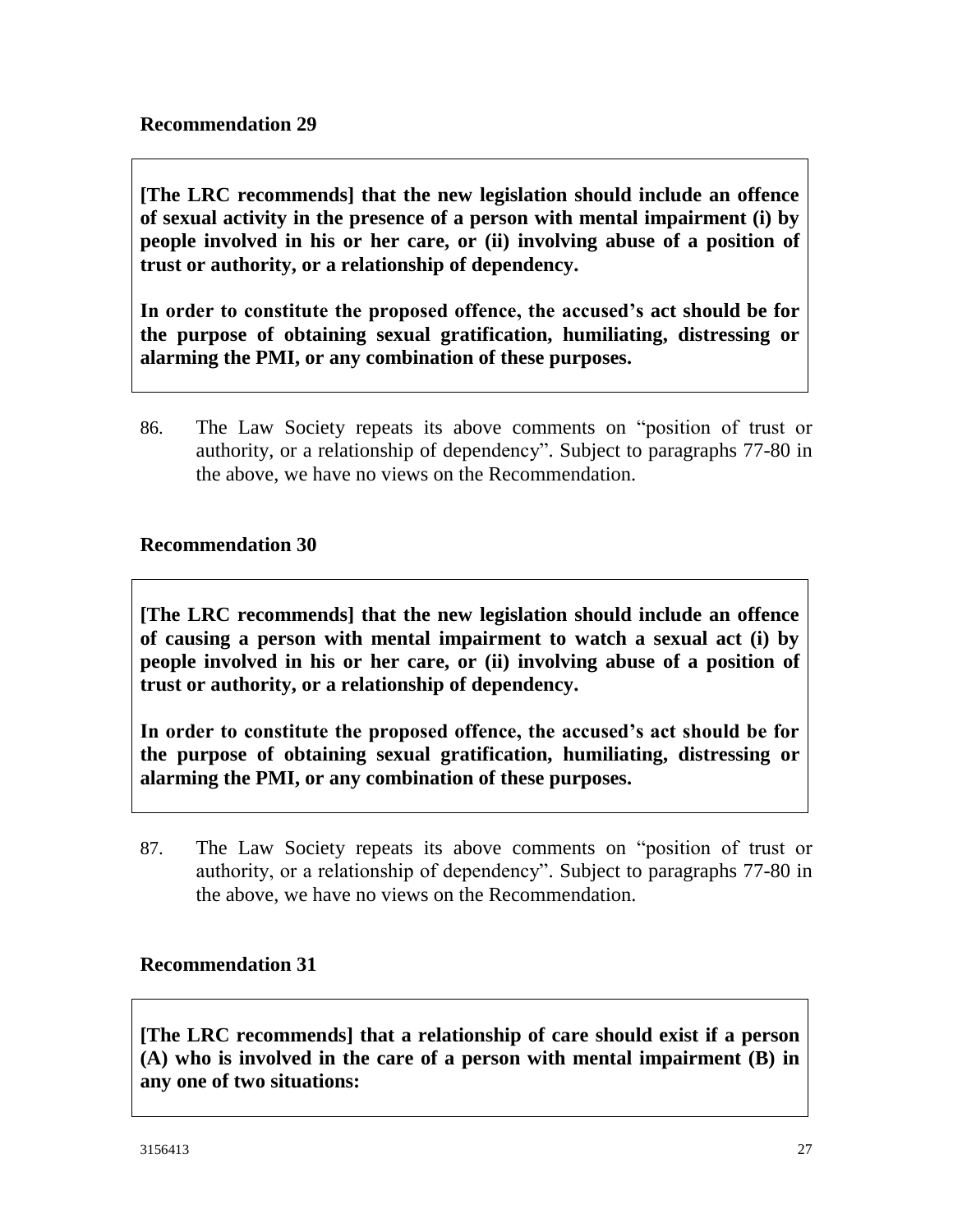**firstly, A is any person employed or not in a specified institution and who has a function to perform or provides volunteering service in that defined institution.**

**secondly, A is a provider of care, assistance or services to B in connection with B's mental illness.**

**We further recommend that the meaning of specified institutions should be determined by the Administration when the new legislation is put in place.**

88. The Law Society has no view on this Recommendation.

#### **Recommendation 32**

**[The LRC recommends] that in respect of the proposed new offences covering situations where a relationship of care exists, there should be exceptions to liability (i) where the person with mental impairment and the person who is involved in his or her care are married; or (ii) where there is a lawful sexual relationship between them which pre-dated the care relationship.**

**We further recommend that the exception in respect of pre-existing sexual relationship should apply where a lawful sexual relationship existed between the parties** *within a reasonable period* **before a party became involved in the care, assistance or services of a person with mental impairment.**

- 89. The Law Society has considered in particular §10.66 of the LRC Report which states inter alia that *"[there] is no good reason why a boyfriend and a girlfriend who were in a consensual sexual relationship within a reasonable period before one of them developed mental illness or is admitted to the care of the other should not be allowed to continue that relationship."*
- 90. While we understand the issues to be addressed in the above, the phrase "reasonable period" appears to us to lack precision and opens itself to arguments and abuses. Is there any UK research on this point of what constitute a reasonable period that the LRC could share with us?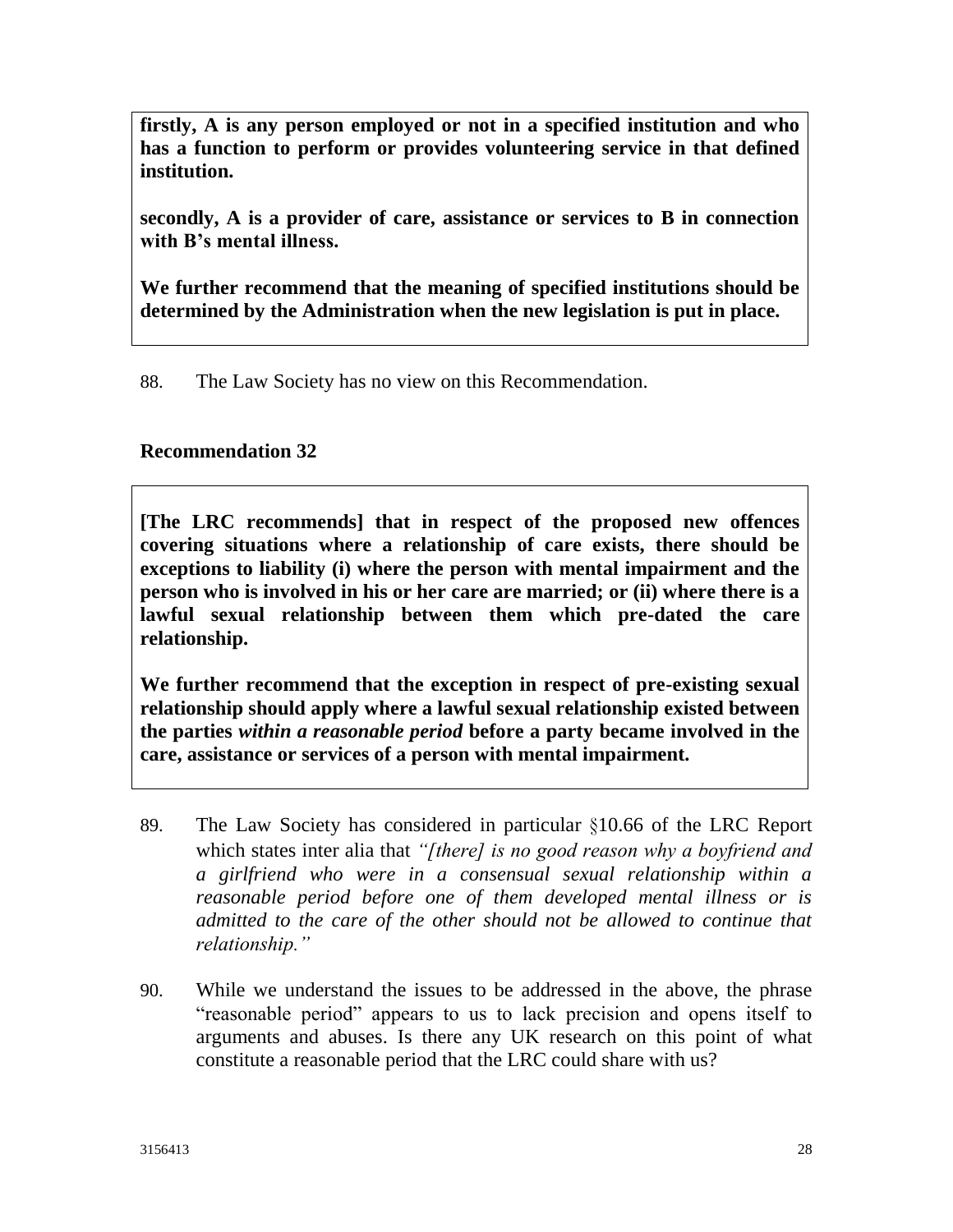**[The LRC recommends] that it should be a requirement of the proposed new offences involving persons with mental impairment that the accused had actual or constructive knowledge that the victim was a person with mental impairment.**

- 91. The Law Society notices the requirement of *"actual or constructive knowledge"* in the new offences. The LRC justifies this requirement as follows: *"As the extent of mental impairment of these persons may not be very severe, others may not be able to know from their demeanour that they suffer from mental illness. It would only be fair to the accused that he or she should not be held liable if he or she did not have actual or constructive knowledge that the other party to the sexual activity was mentally ill."* (§
	- 10.34 LRC Report).
- 92. Under this proposal, therefore, an accused might be found liable if he does not know the mental impairment, but he should know that. On a preliminary consideration, we are not at ease with this suggestion.
- 93. On some occasions, as pointed out by the LRC itself in the above quote, it could be difficult to determine that the person is with mental impairment – and on some occasions medical views are necessary for one to resolve on the mental impairment of a person. In such circumstance, we wonder if the accused should be found liable for something that he ought to know.
- 94. We repeat our comments on mistaken but reasonable belief (under Recommendation 6) and difficulties to ascertain mental impairment (Recommendation 35). We are concerned that a person who held an honest but mistaken belief that the other person did not suffer from a mental impairment may nevertheless be convicted of a serious offence; on the basis that he should have known that the other person had such impairment, when judged objectively.

# **Recommendation 34**

**[The LRC recommends] that in respect of the proposed new offences involving persons with mental impairment covering situations where a**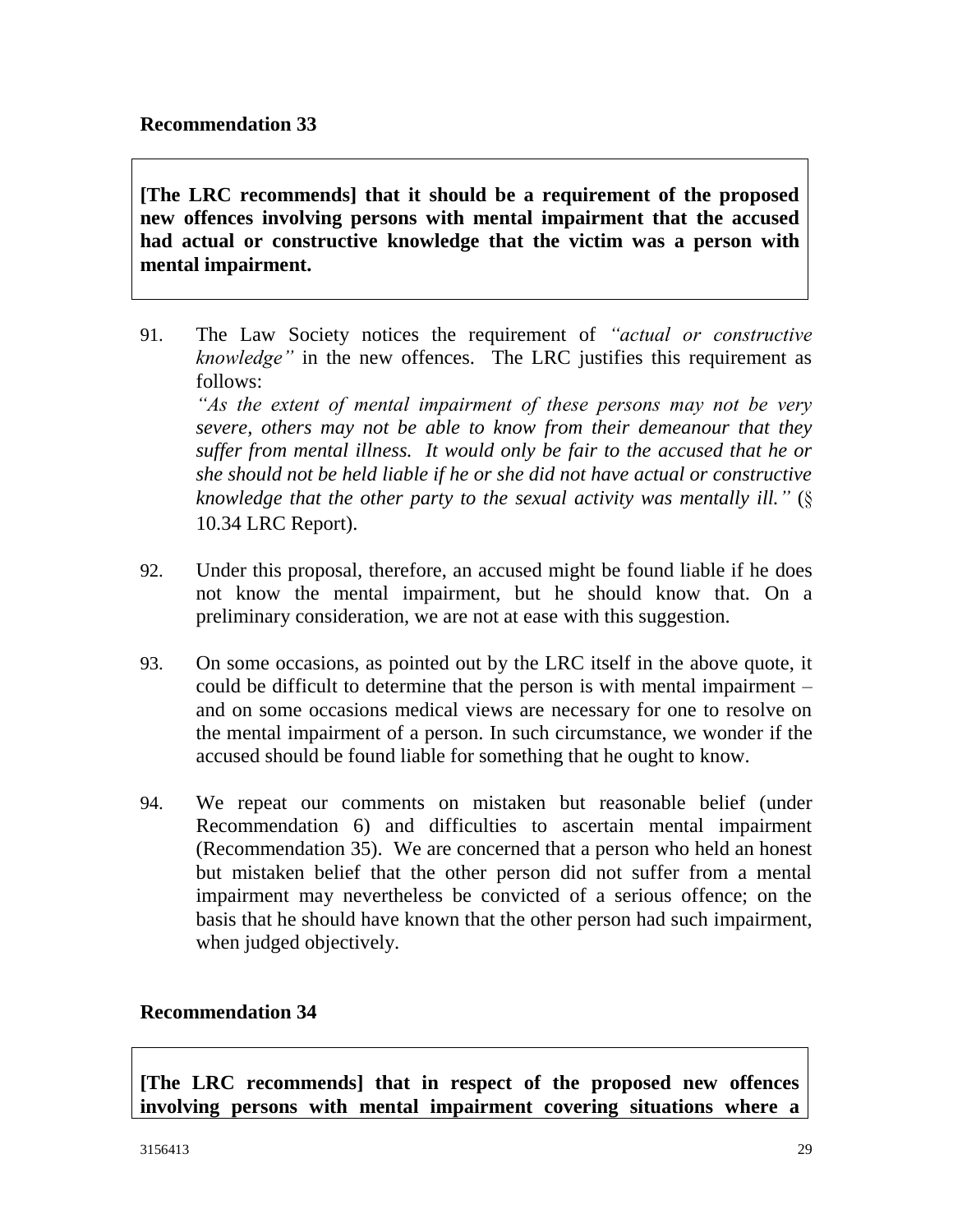**relationship of care exists and those involving abuse of a position of trust or authority, or a relationship of dependency, there should be a provision imposing an evidential burden on an accused as regards the accused's knowledge of the victim's mental illness, along the lines of sections 38(2), 39(2), 40(2) and 41(2) of the English Sexual Offences Act 2003.**

- 95. The Law Society considers that the proposed imposition of evidential burden on the accused is important in this law reform. There should be arguments for and against this suggestion. We however notice that apart from a short explanation by the LRC in the report<sup>9</sup>, the report itself does not have a detailed analysis or deliberation.
- 96. In view of the importance of the issue, we suggest a fuller discussion, including a thorough review of the legal principles and case law flowing from judgments such as the Court of Appeal judgment in *HKSAR v Gurung Krishna* [2010] 5 HKC 413.

# **Recommendation 35**

**[The LRC recommends] that the proposed new offences involving persons with mental impairment should apply to mentally disordered persons or mentally handicapped persons (as defined in the Mental Health Ordinance).**

- 97. The LRC refers to the definition of mental impairment to the Mental Health Ordinance. This definition embraces *"a mentally disordered person or a mentally handicapped person as defined in the Mental Health Ordinance"* (§11.37 of LRC Report). As for definition of *"mentally handicapped"*, the LRC Report refers to "sub-average general intellectual functioning" meaning "*an IQ of 70 or below according to the Wechsler Intelligence Scales for Children or an equivalent scale in a standardised intelligence test."* (Mental Health Ordinance, section 2(1))" (footnote 5, page 156 of LRC Report).
- 98. The above IQ benchmark is not at all easy to be measured, and could only be canvassed we believe in a clinical setting. How can an accused readily discern that a person is with an IQ of 70 or below?

 $\overline{a}$ <sup>9</sup> See Footnote 27 of LRC Report, page 138.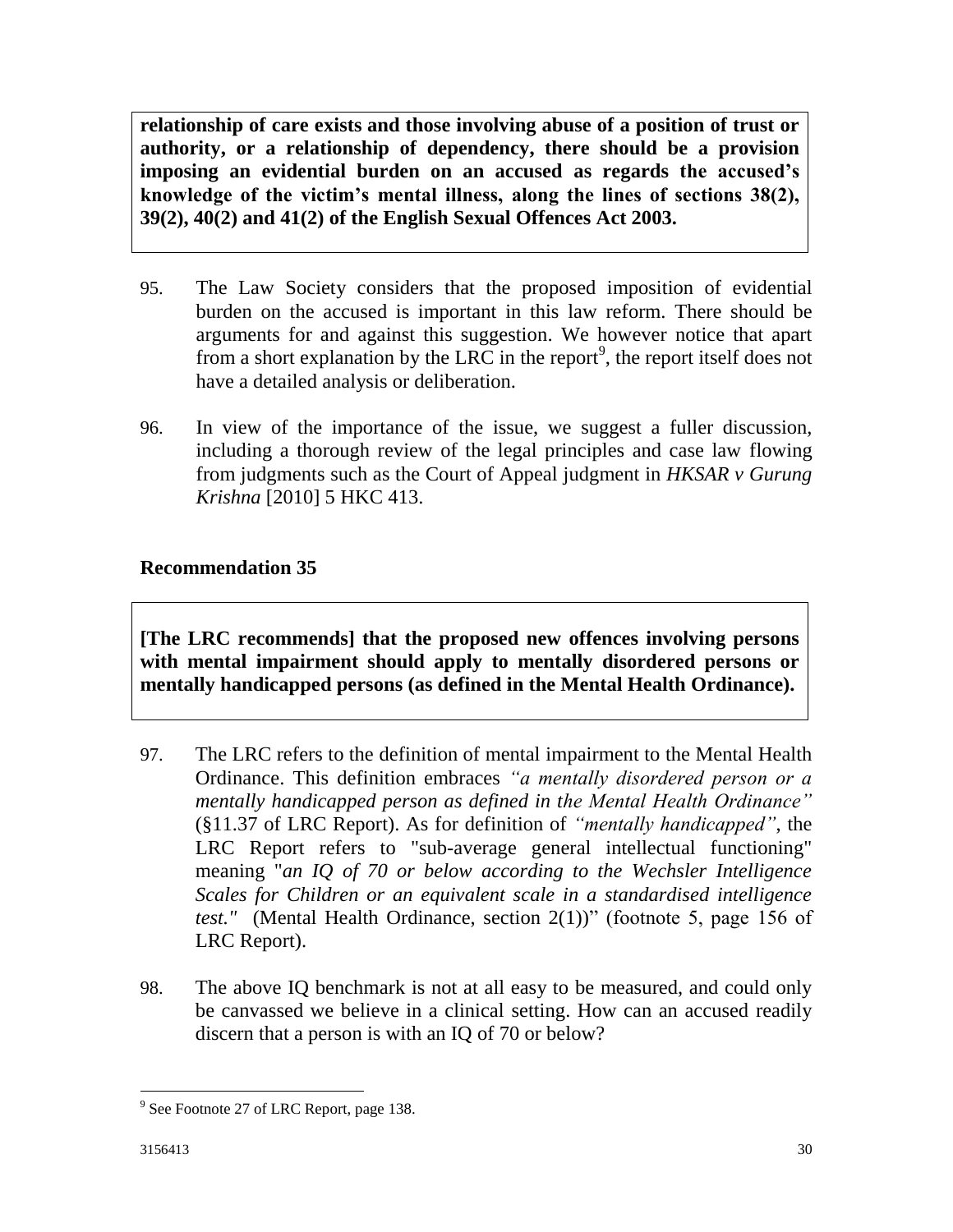- 99. The LRC itself acknowledges the difficulty in determining mental impairment (§10.34 LRC Report).
- 100. The determination of mental impairment is vitally important to the issues of constructive knowledge (Recommendation 33) and evidential burden (Recommendation 34) now proposed by LRC.
- 101. We also ask if the mental impairment may fluctuate and improve or deteriorate throughout a day, so that a mentally impaired person could at some time enjoy certain sexual autonomy. We invite more discussions.
- 102. Lastly, we note that mental incapacity is also used and defined in the Powers of Attorney Ordinance, Cap 31:
	- *(1) A person shall be regarded as being mentally incapable or suffering from mental incapacity for any purpose relating to a power of attorney for which the fact that a person is mentally incapable or is suffering from mental incapacity is relevant, if-*
		- *(a) he is suffering from mental disorder or mental handicap and-*
			- *(i) is unable to understand the effect of the power of attorney; or*
			- *(ii) is unable by reason of his mental disorder or mental handicap to make a decision to grant a power of attorney; or*
		- *(b) he is unable to communicate to any other person who has made a reasonable effort to understand him, any intention or wish to grant a power of attorney.*
	- *(2) For the purposes of subsection (1), "mental disorder" (*精神紊亂*) and "mental handicap" (*弱智*) have the meanings assigned to them by the Mental Health Ordinance (Cap 136) (section 1A, Cap 31)*
- 103. By reference to the above, we call for a better working definition that could be understood more easily by ordinary people and not merely by medical profession.

# **Recommendation 36**

**[The LRC recommends] that the issue as to what term to be used to describe the person with mental impairment in the new legislation should be left to the draftsman to decide.**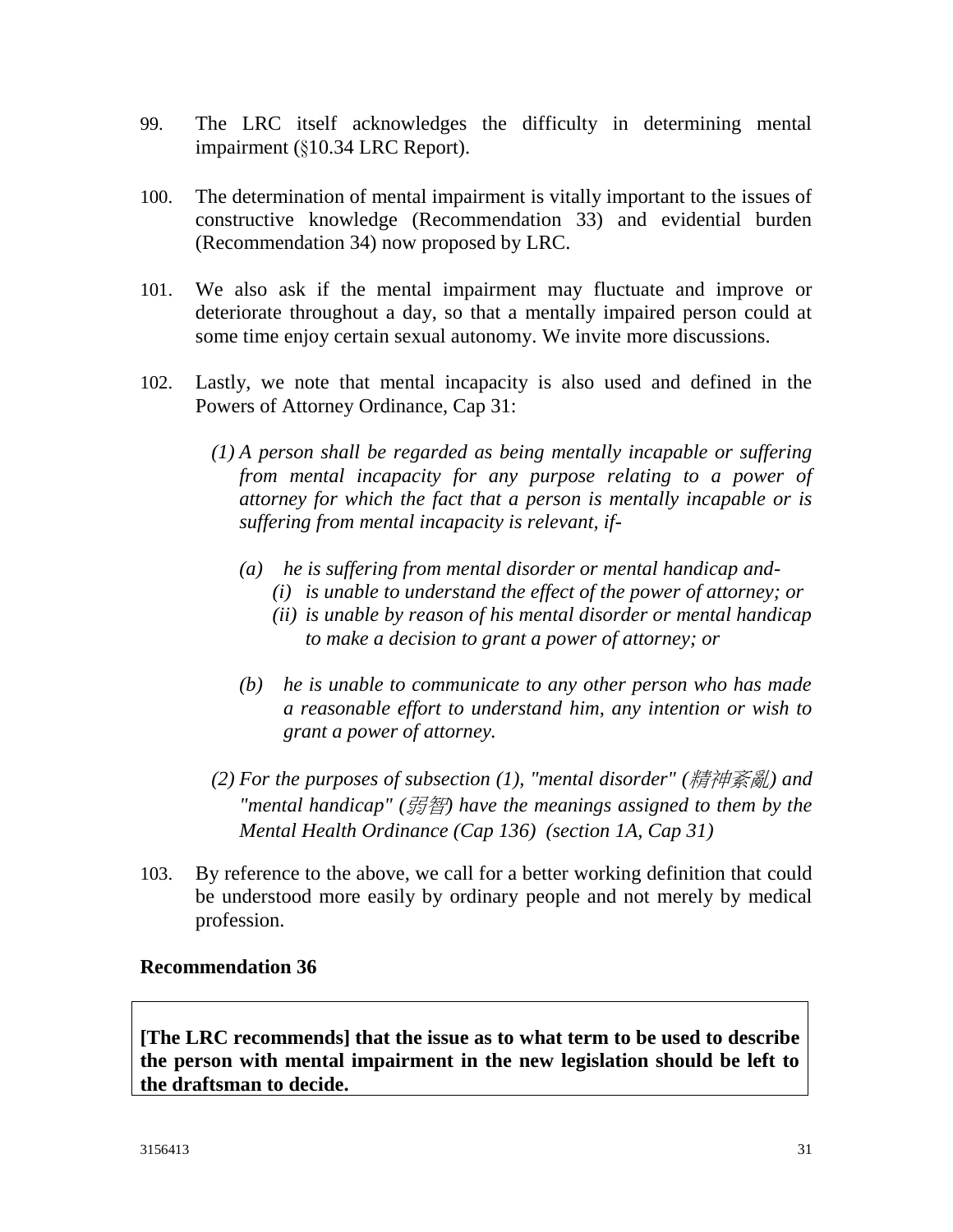104. The Law Society has no particular views on this Recommendation, so long as this recommendation relates only to technical drafting. We also repeat our above comments on the meaning of "mental impairment".

#### **Recommendation 37**

**[The LRC recommends] that the offences of a man committing buggery with a mentally incapacitated person (section 118E of Crimes Ordinance), a man committing gross indecency with a male mentally incapacitated person (section 118I of Crimes Ordinance), a man having intercourse with a woman mentally incapacitated person (section 125 of Crimes Ordinance) should be abolished upon the enactment of the new legislation.**

105. The Law Society agrees to the Recommendation, subject to the new legislation (to be reviewed).

#### **Recommendation 38**

**[The LRC recommends] that the offence of abduction of a mentally incapacitated person from her or his parent or guardian for a sexual act (section 128 of the Crimes Ordinance) should be abolished upon the enactment of the new legislation.**

106. The Law Society agrees to the Recommendation, subject to the new legislation (to be reviewed).

#### **Recommendation 39**

**[The LRC recommends] that the offence of sexual intercourse with patients in section 65(2) of the Mental Health Ordinance (Cap 136) should be abolished upon the enactment of the new legislation.**

107. The Law Society agrees to the Recommendation, subject to the new legislation (to be reviewed).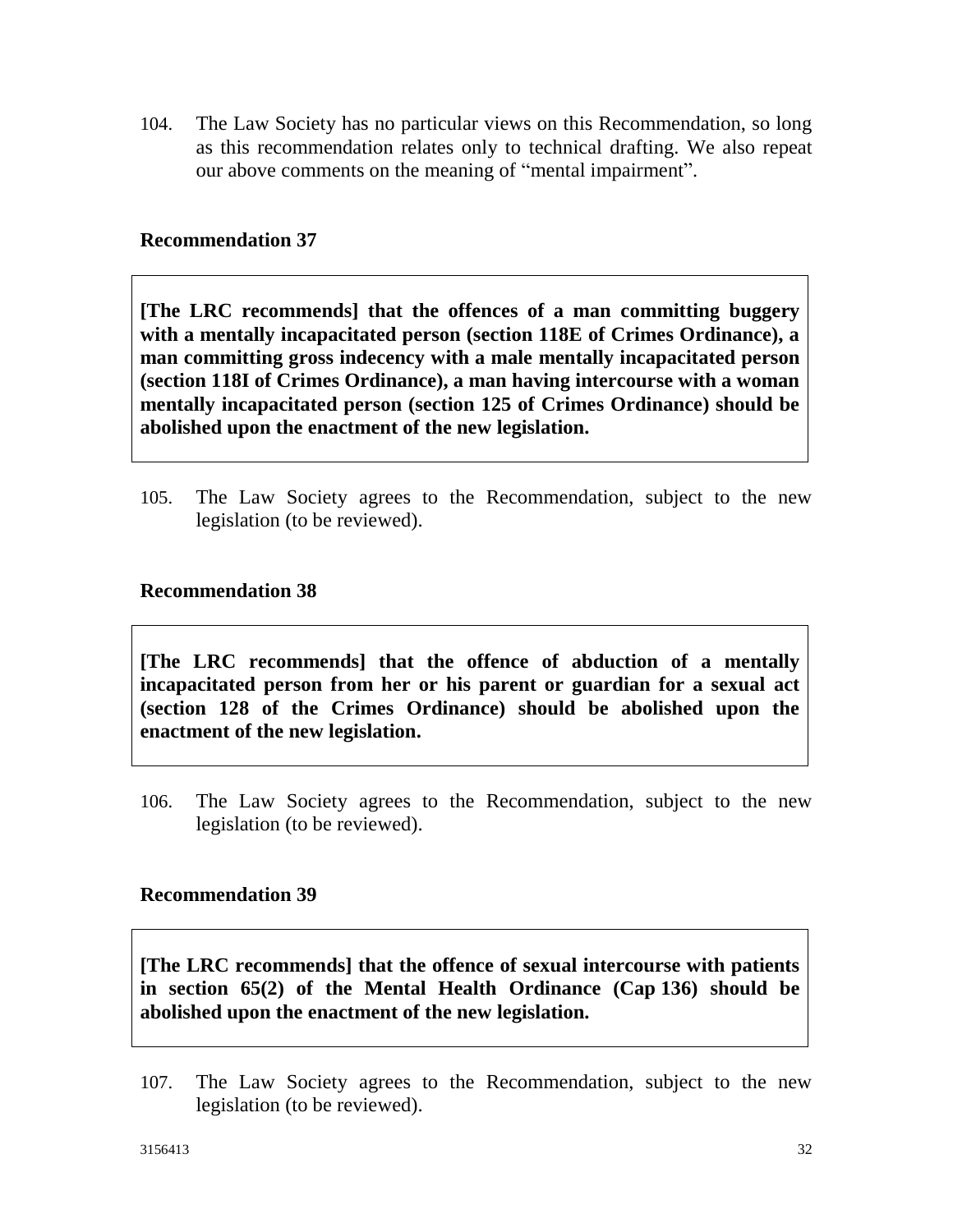#### **Recommendation 40**

**We are of the view that the issue as to whether there should be legislation for the protection of young persons aged 16 or above but under 18 should be considered by the Hong Kong community. Accordingly, we invite the community to express their views on the issue.**

108. The Law Society repeats the comments set out under Recommendation 27 above, insofar as a list setting out the circumstances where a position of trust exists. We reiterate that *"there should be an exhaustive list specifying the relationships giving rise to a position of trust"* (§12.37, LRC Report).

#### **Recommendation 41**

**[The LRC recommends] that the proposed new offences involving children including sexual grooming and the proposed new offences involving persons with mental impairment should have extraterritorial effect.**

- 109. The Law Society agrees that if an accused takes a child or person with mental impairment outside Hong Kong and commits a sexual offence against him or her in the foreign country (e.g. during an overseas training), the proposed new offences should have extraterritorial effect.
- 110. For the accused who travels abroad and commits sexual offences against children, or persons with mental impairment, who are residents of that foreign country, we invite more discussions. We agree that those paedophiles who travel abroad to commit offences against children should be caught (§12.50 LRC Report), but there could be cases where the accused fails to appreciate the circumstances in the foreign country on (e.g. the age of the child or the mental impairment of the person), due to language difficulties or cultural differences. Should that be taken into account in the reform of law in this regard?
- 111. Lastly, In so far as the proposal of sexual grooming having extraterritorial effect, we repeat our above comments set out under Recommendation 22.